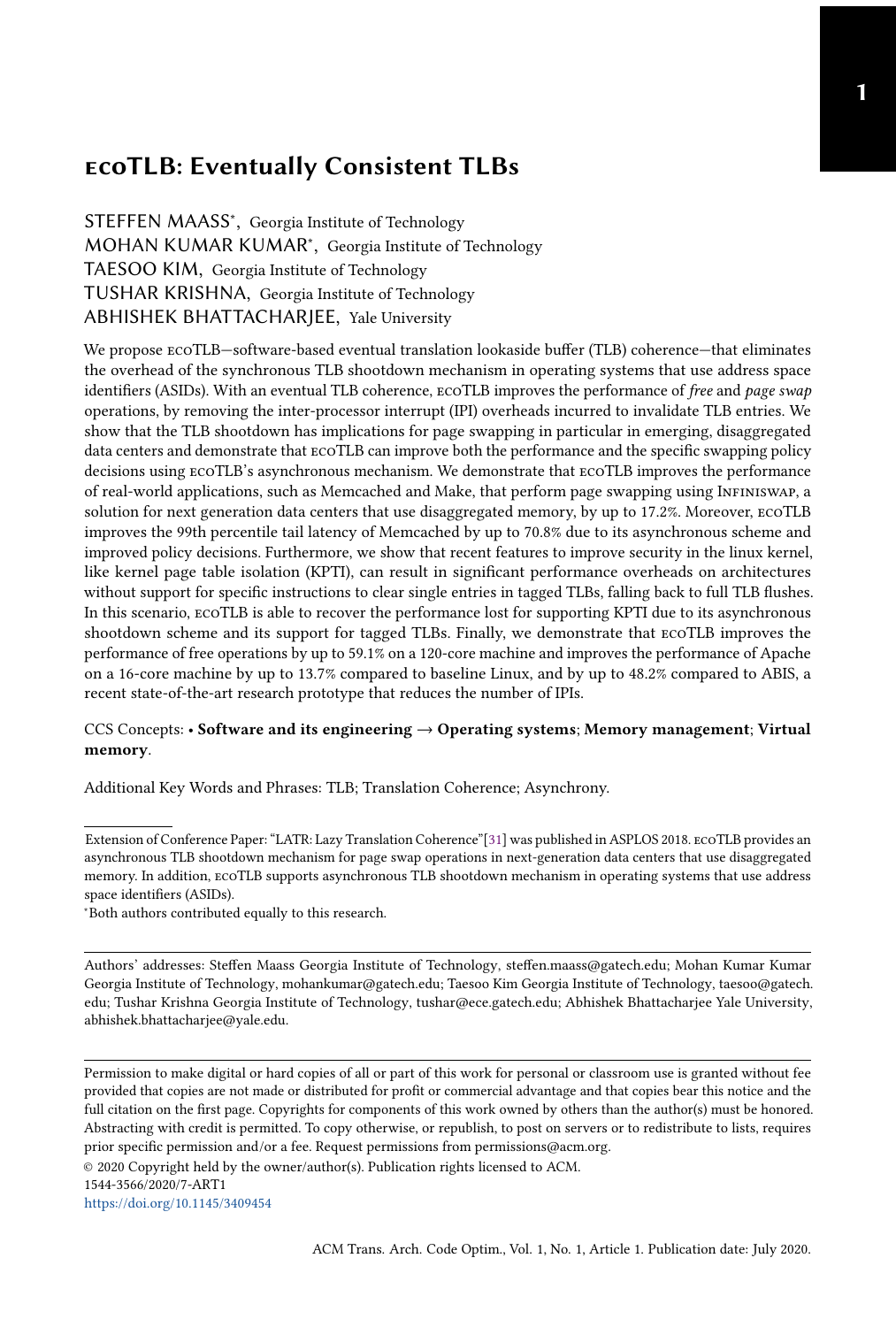#### ACM Reference Format:

Steffen Maass, Mohan Kumar Kumar, Taesoo Kim, Tushar Krishna, and Abhishek Bhattacharjee. 2020. ecoTLB: Eventually Consistent TLBs. ACM Trans. Arch. Code Optim. 1, 1, Article 1 (July 2020), [24](#page-23-0) pages. [https://doi.org/](https://doi.org/10.1145/3409454) [10.1145/3409454](https://doi.org/10.1145/3409454)

#### 1 INTRODUCTION

Memory-intensive applications, such as web servers, key value stores, and graph analytics engines, are widely used today for low-latency services in data centers. Such memory-intensive applications are built on existing architectures in current data centers, and research systems propose novel designs for applications, such as INFINISWAP  $[28]$ , in next-generation data centers using disaggregated memory [\[23,](#page-21-2) [28,](#page-21-1) [30\]](#page-21-3). For memory-intensive applications, in both existing and next-generation systems, maintaining translation lookaside buffer (TLB) coherence is critical in terms of operational correctness and performance, which needs to be performed by an operating systems (OS).

Existing OSs' TLB design can be classified into two categories: one that does not use application space identifiers (ASIDs), and another that uses ASIDs. With a design that does not use ASIDs (e.g., versions before 4.14 in Linux), TLB entries are not tagged with process identifiers which require a TLB flush<sup>[1](#page-1-0)</sup> during every context switch. The design that uses ASIDs (FreeBSD and versions after 4.14 in Linux) tags TLB entries by using process identifiers that eliminate the need for a TLB flush and preserves TLB entries across context switches, thereby improving TLB hit rates. In particular, using ASIDs, called process context identifiers (PCID) in the x86 architecture, is a performance-critical optimization for the Linux kernel that enables Kernel Page Table Isolation (KPTI) [\[18\]](#page-21-4), which attempts to mitigate the Meltdown [\[35\]](#page-21-5) security vulnerability.

Even with a design using ASIDs, an OS maintains the hardware TLB coherence by performing a TLB shootdown, the process of invalidating specific, stale TLB entries on remote cores, using a synchronous inter-processor interrupt (IPI) mechanism, which is very expensive in modern architectures (e.g., an IPI takes up to 6.6  $\mu$ s for 120 cores with 8 sockets [\[31\]](#page-21-0)). With a synchronous IPI, the core initiating a TLB shootdown first sends IPIs to all remote cores and then waits for their acknowledgments while the corresponding IPI handlers on the remote cores complete the local invalidation of a TLB entry. For example, with Linux 4.14 that uses the PCID support available in the x86 architecture, a TLB shootdown takes around 108  $\mu$ s for 120 cores with eight sockets and  $2.5 \,\mu s$  for 16 cores with two sockets.

Such an expensive TLB shootdown in turn affects the performance of applications that trigger frequent memory management operations, such as munmap() and page swapping, that need to change their page table entries [\[1,](#page-20-0) [60\]](#page-22-0). For example, we observe that an Apache web server suffers from high TLB shootdown overheads while serving static files, which requires frequent munmap() operations (e.g., around 80K per second). Worse yet, the commonly enabled kernel page-table isolation (KPTI) feature increases the shootdown overhead by 8.4% on various x86 architectures, such as Ivy Bridge and below, that is provided by popular cloud providers [\[25\]](#page-21-6).

In addition to existing architectures, TLB shootdown overhead plays an important role in nextgeneration disaggregated data centers. For example, we observe that Memcached, a key value store that can trigger page swap operations using INFINISWAP [\[28\]](#page-21-1), suffers from an increase of up to  $2\times$ in tail latency due to shootdown overheads. The above observations show that applications and features, developed on current and next-generation architectures, sometimes ignore the interactions of these innovations with existing system abstractions.

To address the synchronous TLB shootdown overhead, hardware-based approaches [\[7,](#page-20-1) [42,](#page-22-1) [48,](#page-22-2) [49,](#page-22-3) [51,](#page-22-4) [60,](#page-22-0) [62\]](#page-22-5) strive to provide TLB coherence in an efficient manner. Nevertheless, such hardware

<span id="page-1-0"></span><sup>&</sup>lt;sup>1</sup>The process of invalidating all TLB entries using one IPI per remote core.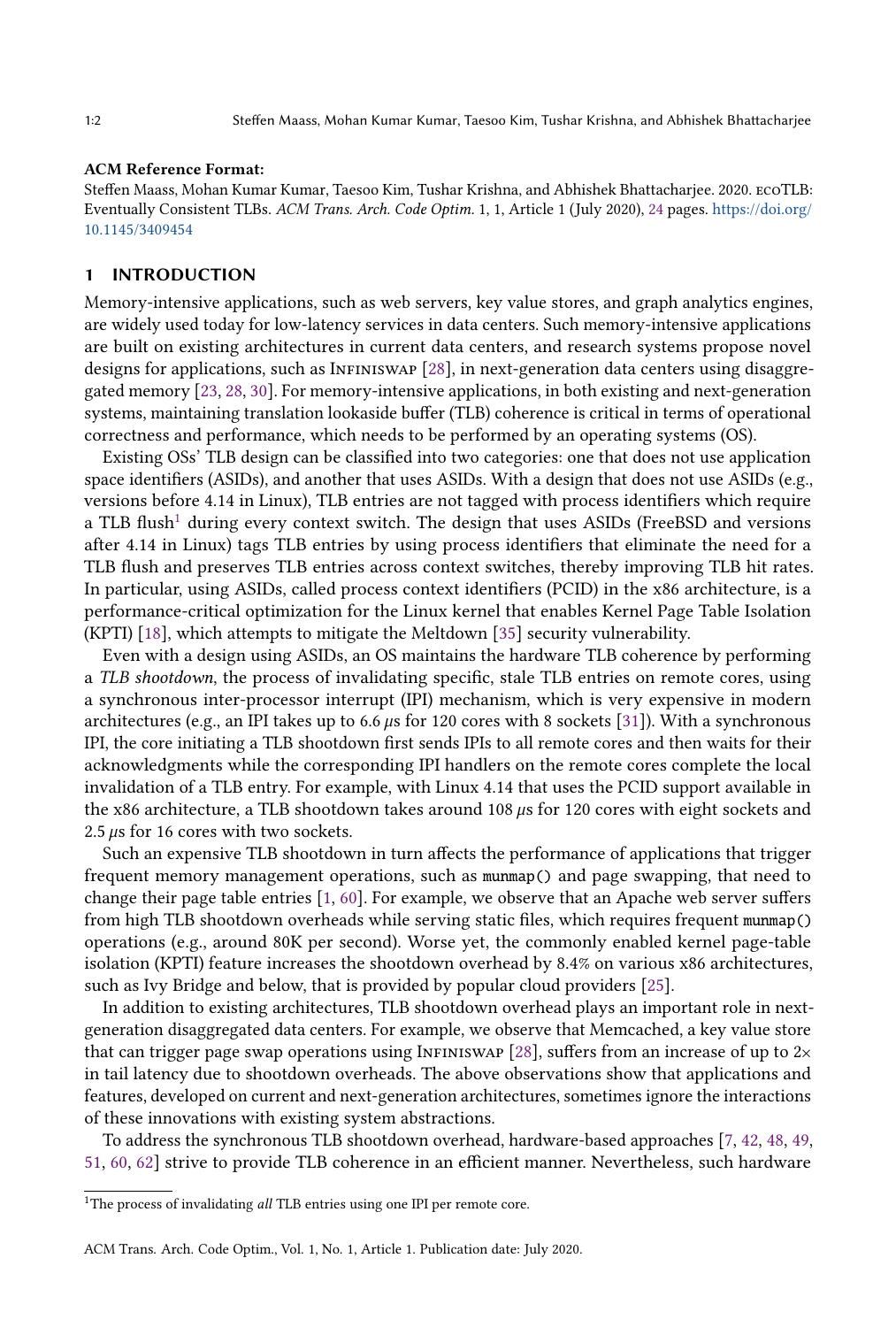#### ecoTLB: Eventually Consistent TLBs 1:3

<span id="page-2-0"></span>

| <b>Operations</b>                 | DiDi<br><b>60</b> | Oskin et al.<br> 42 | ARM TLBI<br>[4, 5, 47] | <b>UNITD</b><br>[51] | <b>HATRIC</b><br>62 | <b>ABIS</b> | Linux<br>[58] | LATR<br>$\left[31\right]$ | ECOTLB |
|-----------------------------------|-------------------|---------------------|------------------------|----------------------|---------------------|-------------|---------------|---------------------------|--------|
| Non-IPI-based approach            |                   | ×                   |                        |                      |                     | $\times$    |               |                           |        |
| Software-based approach           |                   | $\times$            | $\times$               | $\times$             |                     |             |               |                           |        |
| Lazy TLB shootdown with PCIDs     | $\times$          | ×                   | ×                      | $\times$             |                     | $\times$    |               |                           |        |
| Disaggregated memory (INFINISWAP) | ×                 | ×                   | ×                      | $\times$             | $\times$            | $\times$    |               |                           |        |

Table 1. Comparison between ecoTLB and other approaches to TLB shootdowns. ecoTLB provides a lazy shootdown mechanism leveraging PCIDs, which is not available in LATR. Importantly, ECOTLB provides a lazy shootdown mechanism for swapping pages to disaggregated memory using RDMA.

mechanisms need expensive hardware modification and are not available as part of the existing x86 architecture. Most existing software approaches [\[1,](#page-20-0) [8,](#page-20-4) [11,](#page-20-5) [15,](#page-21-7) [17,](#page-21-8) [44,](#page-22-8) [54,](#page-22-9) [55,](#page-22-10) [57\]](#page-22-11) to synchronous TLB shootdowns strive to reduce the number of necessary IPIs to be sent, either by batching TLB shootdowns, or by using alternative mechanisms instead of IPIs (e.g., message passing [\[11\]](#page-20-5)). However, the above hardware- and software-based approaches continue to use a synchronous TLB shootdown mechanism, and do not eradicate its overhead. LATR [\[31\]](#page-21-0), a software-based mechanism, proposes an orthogonal, asynchronous lazy TLB shootdown mechanism that eliminates the shootdown overhead only for free and AutoNUMA page migration operations. However, LATR does not address the TLB shootdown overhead with next-generation architectures, both for addressing the emerging usage of PCIDs as well as the impact of swapping in disaggregated datacenter environments. In addition, none of the above research work bring out the intrinsic interplay between process-context identifiers (PCIDs) and the TLB shootdown on various x86 architectures. [Table 1](#page-2-0) compares ecoTLB to existing research approaches.

ecoTLB provides an asynchronous TLB shootdown mechanism for page swap operations in nextgeneration data centers that use disaggregated memory, and shows the impact of the asynchronous mechanism for free operations using PCIDs with security features such as KPTI on various x86 architectures. For free operations, ecoTLB stores the versions needed by a PCID design, and lazily updates these versions during a context switch. In addition, ecoTLB provides a lazy page swap mechanism that addresses the TLB shootdown overhead in next-generation data centers. For free and page swap operations, ecoTLB removes the performance overheads associated with a synchronous TLB shootdown.

We developed ecoTLB as a proof-of-concept in Linux, comparing it with stock Linux and ABIS, a recent approach to reduce the IPI overheads. ecoTLB makes the following contributions:

- ecoTLB provides an eventual TLB coherence mechanism for free operations that use PCIDs, and shows the benefits of ecoTLB on various x86 architectures.
- ECOTLB provides a lazy mechanism for page swapping with INFINISWAP, a solution for nextgeneration data centers that use disaggregated memory.
- We show the benefits of ecoTLB with real-world applications, such as Memcached, Make, and Mosaic, running with Infiniswap. In addition, ECOTLB improves the performance of free operations by 59.1% on a 120-core machine and improves the performance of Apache by up to 13.7% compared to baseline Linux, and by up to 48.2% compared to ABIS on a 16-core machine.

#### <span id="page-2-1"></span>2 BACKGROUND AND MOTIVATION

We first provide a primer on a current OS' munmap() (using PCIDs) and page swapping design. We then provide the needed background on Latr, which provides the components needed by ecoTLB. The explanation about Linux is based on version 4.14, unless specified.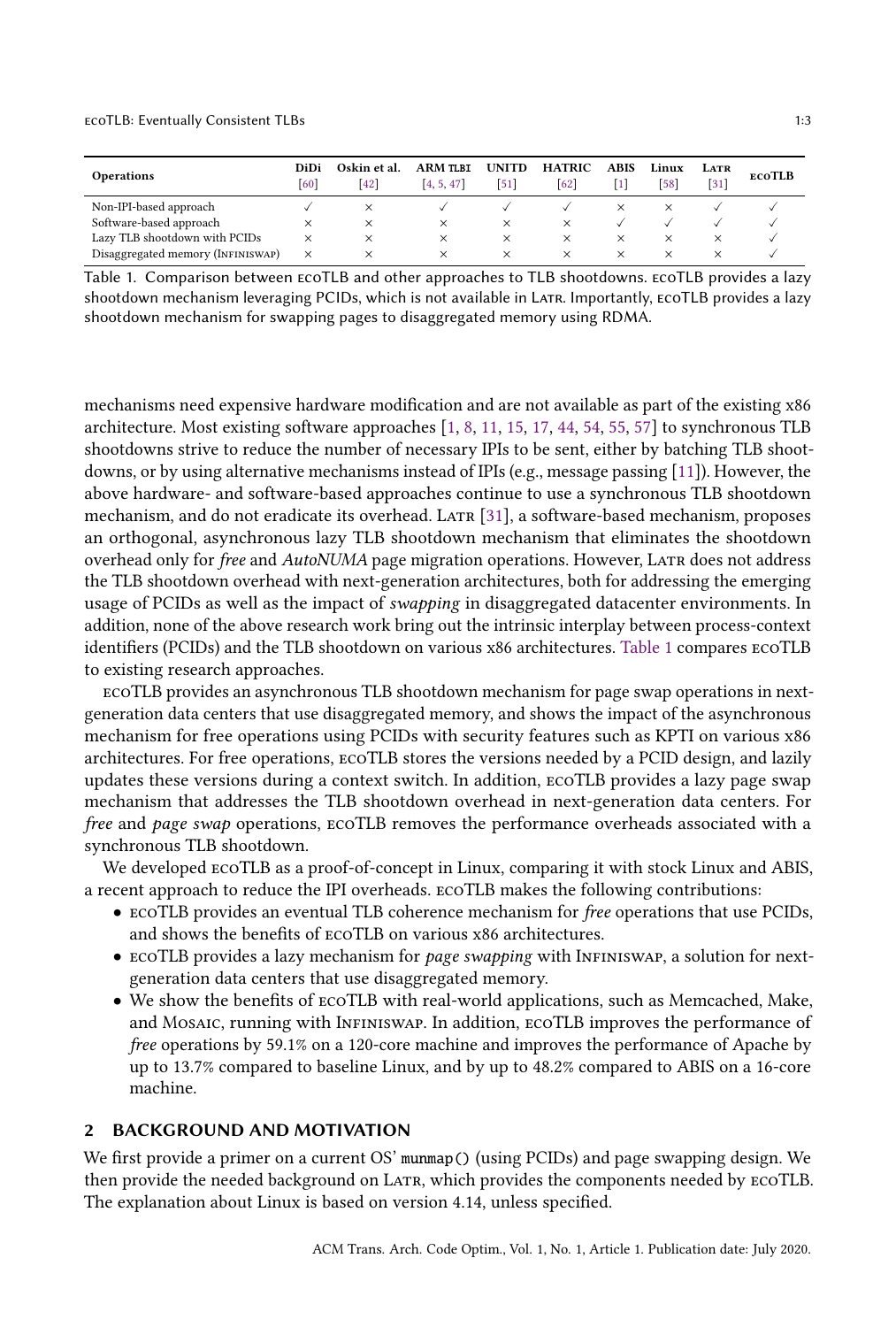### <span id="page-3-0"></span>2.1 Existing OS Design using PCIDs

Most architectures, including x86, do not support TLB coherence. In x86, the PCIDE bit in the CR4 register enables the PCID feature. When PCIDs are enabled, x86 supports two operations on TLBs: invalidating a TLB entry based on a PCID using the INVPCID (only on supported architectures) or INVLPG instruction and flushing all local TLB entries associated with the current PCID by writing to the CR3 register with the 63rd bit set to zero. INVPCID, which invalidates TLB entries of a given PCID, is not supported by all architectures that support PCIDs (e.g., Intel Ivy bridge and before). In such architectures, in addition to flushing the entire TLB, INVLPG can be used to invalidate TLB entries associated with the current PCID. Even with PCIDs, the x86 mechanisms provide control only over the local, per-core TLB. Operating systems that use PCIDs, such as Linux and FreeBSD, use IPIs to invalidate entries in remote TLBs, a process known as TLB shootdown. IPIs are delivered via the Advanced Programmable Interrupt Controller (APIC) [\[26\]](#page-21-9) that limits flexible multicast delivery which induces software overheads [\[42\]](#page-22-1).

Free operations with PCIDs. Since PCIDs are limited in number (e.g., 4096 in x86 architectures), Linux uses a small pool of PCIDs per core (e.g., six PCIDs per core) instead of assigning a unique PCID per process, thereby allowing multiple running processes on a given CPU to take advantage of the PCID mechanism. In addition, the kernel maintains two TLB versions: a per-process version that tracks the page table modifications and a per-CPU-PCID version that tracks the TLB state. These versions track the deviation of the per-core TLB state from the per-process TLB state, which is used to perform a shootdown or a flush during a free operation. We analyze the existing handling of a free operation (munmap() in Linux), which uses the PCID and version mechanism on a system with three cores (as shown in [Figure 1a\)](#page-4-0). The OS receives an munmap() system call from the application to remove a set of virtual addresses on core 2 with the current process running on all existing cores (1, 2, and 5). The munmap() handler removes the page table mappings for the set of virtual addresses, and frees the virtual addresses and its associated physical pages. In addition, the munmap() handler increments the per-process version by one. Core 2 performs a local TLB invalidation for the set of virtual addresses, if the per-process version is greater (newer) than the per-CPU-PCID version by one, before initiating an IPI (to cores 1 and 5) to perform the TLB shootdown. The TLB is flushed if the per-process version is greater (newer) than the per-CPU-PCID version by more than one, which is used by idle cores that deviate from the per-process version to flush their TLB entries. On receipt of the interrupt, cores 1 and 5 perform a local TLB invalidation or flush, depending on the per-process and per-core-PCID version, in their IPI handlers and send an ACK to core 2 by the means of cache coherence. After the TLB shootdown, each core sets the per-core-PCID version to the per-process version. After receiving both ACKs from cores 1 and 5, the munmap() handler on core 2 finishes processing the munmap() system call and returns control back to the application. The same TLB shootdown mechanism is used for all virtual address operations, though the page table changes are different. The TLB shootdown mechanism outlined above shows three overheads: Sending IPIs to remote cores, which has an increased overhead on large NUMA machines; handling interrupts on remote cores, which might be delayed due to temporarily disabled interrupts; and the wait time for ACKs on the initiating core.

Though the above overheads are addressed by LATR using a lazy TLB shootdown mechanism, ecoTLB addresses two challenges in a lazy mechanism that uses PCIDs: one challenge is handling the version update, and another challenge is to provide a generalized lazy mechanism for x86 architectures that do not support INVPCID.

Kernel page table isolation. KPTI is a feature available in the Linux kernel to mitigate the Meltdown [\[35\]](#page-21-5) security vulnerability, which splits the page tables into kernel and user-space page tables. With this patch, any kernel to user-space transition, and vice versa, results in a context switch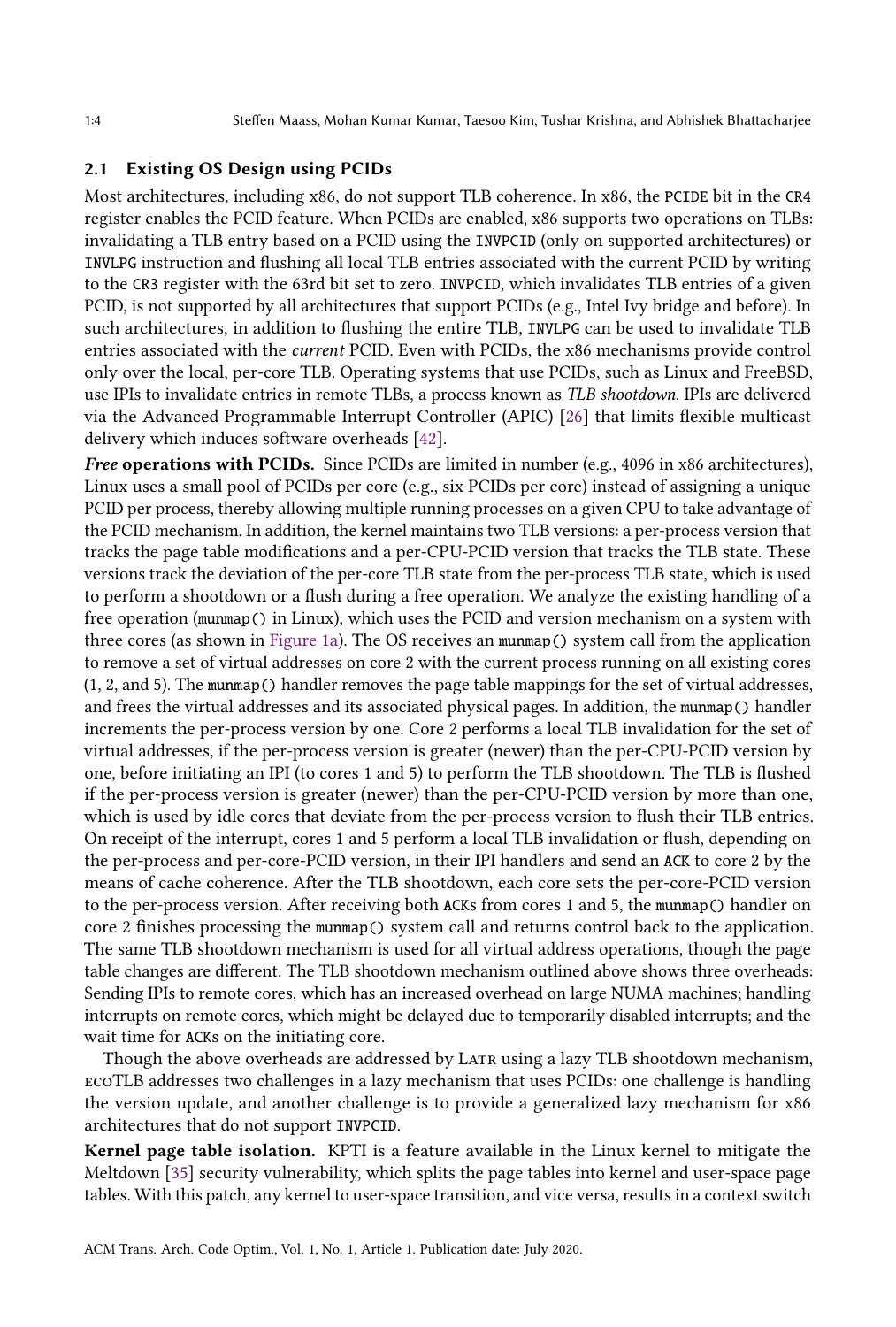<span id="page-4-0"></span>

(b) Page munmap() design in ecoTLB.

Fig. 1. An overview of the operations involved in unmapping a page in both Linux and ecoTLB. ecoTLB removes the instantaneous TLB shootdown from the critical path by executing it asynchronously.

that updates the CR3 register. The PCID feature in the Linux kernel avoids the expensive TLB flush needed during a CR3 register update. However, an munmap() system call results in an expensive TLB flush with x86 architectures that do not support INVPCID, as a targeted TLB shootdown is not possible with the PCIDs for the kernel and user space being different. ecoTLB's approach optimizes the PCID mechanisms needed to support KPTI with various x86 architectures.

### 2.2 Page swapping

Page swapping is a feature in commodity OSes, such as Linux and FreeBSD, to swap least recentlyused (LRU) pages to disk during high memory pressure. In Linux, a kernel background task (kswapd) maintains an active and inactive list of pages. To begin with, the kernel adds the allocated pages to the inactive list. By tracking the page table entry (PTE) access bits, kswapd takes an informed decision to move pages from the inactive to the active list, and vice versa. During high memory pressure, pages are swapped out to disk from the inactive list, which triggers a synchronous TLB flush as shown in [Figure 2a.](#page-5-0)

With the advent of disaggregated data centers, the paradigm for page swapping shifts from disks to remote memory using fast network interconnects. Instead of swapping pages to disk, recent research systems, such as Infiniswap [\[28\]](#page-21-1), advocate for the usage of remote memory using Infiniband RDMA, which reduces the tail latency of page swapping by up to  $61\times$ . Due to the reduced remote paging latency, the TLB shootdowns needed for swapping become an important contributor to the cost of page swapping (contributing up to 18% for a Memcached workload using Infiniswap). ecoTLB changes the swap mechanism to swap pages after its lazy TLB shootdown, eliminating expensive IPIs and interrupt handlers. Importantly and due to its lazy technique, ecoTLB operates on the pages that are being swapped out in the background (e.g., via a swapping daemon) rather than directly in the critical path when running into memory pressure during allocation of new memory.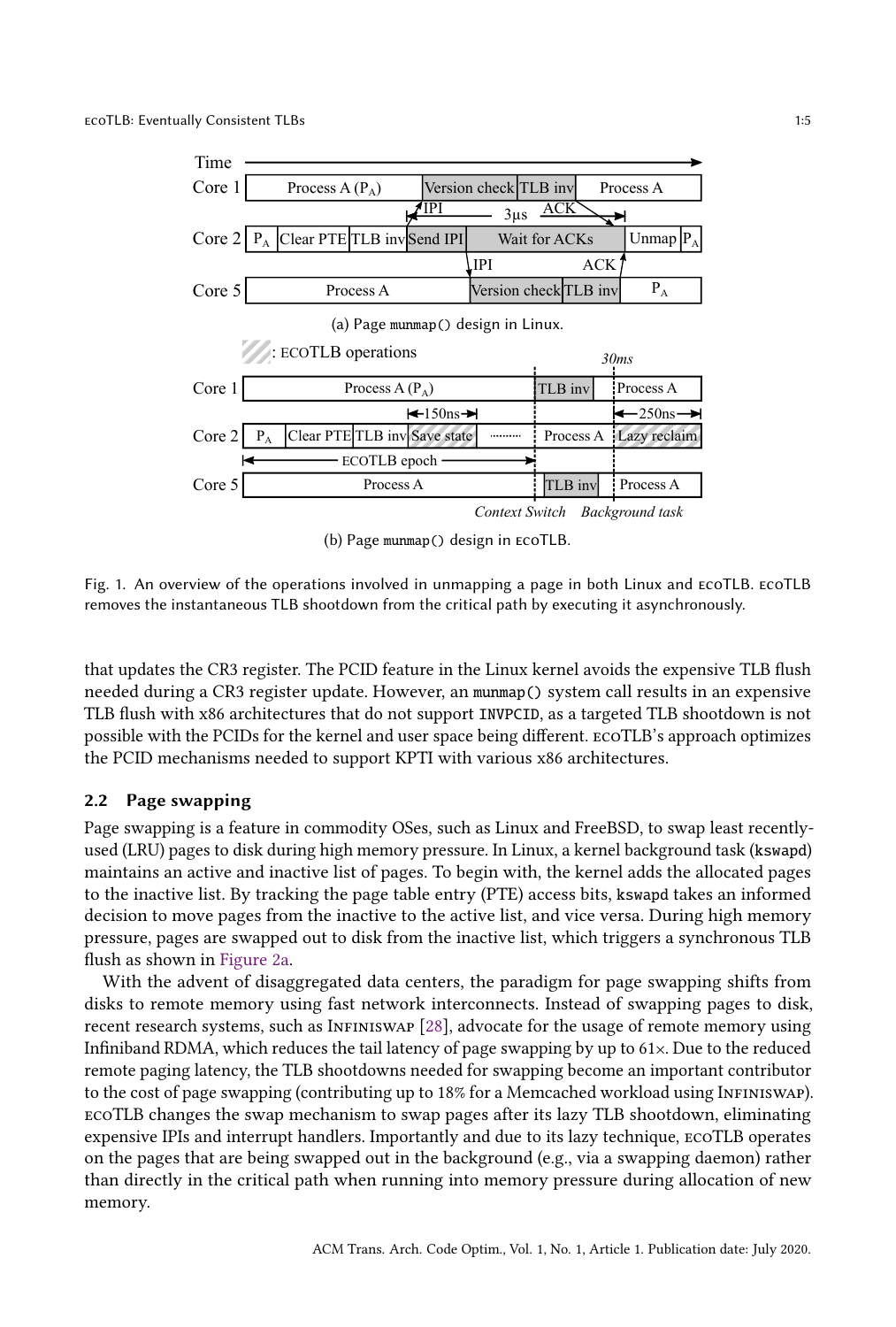<span id="page-5-0"></span>

<span id="page-5-1"></span>Fig. 2. Page swapping in Linux and ecoTLB. ecoTLB removes the need for an immediate TLB flush after pages are swapped out.



Fig. 3. Overview of  $\epsilon$ coTLB, its interaction with the system, and the  $\epsilon$ coTLB states  $\circled{O}$ . The states are shared with cores on other sockets via the cache coherency  $\circled{2}$  protocol. ECOTLB extends the LATR states and adds a versioning record in accordance with the PCID versioning approach (as shown in dark gray).

### 2.3 Lazy TLB shootdown

LATR [\[31\]](#page-21-0) proposes an asynchronous approach to eliminate the remote TLB shootdown overhead when using IPIs. During a free operation, it saves the TLB shootdown information in LATR states without issuing a synchronous TLB shootdown. During the next scheduler tick, all cores invalidate their TLB entries lazily using the LATR states. LATR frees the virtual and physical address only after this lazy TLB flush, which retrains the correctness for the lazy approach.

However, LATR was built and evaluated on Linux 4.10, without support for PCIDs and did not address the issue of emerging, disaggregated data centers. ecoTLB addresses these shortcomings by extending Latr to an Infiniswap-enabled environment and uses PCIDs to support the latest changes of the Linux kernel including the KPTI feature. ECOTLB extends LATR's states, by including the PCID and a version, as shown in [Figure 3.](#page-5-1)

#### <span id="page-5-2"></span>2.4 Challenges

An asynchronous approach to TLB shootdowns introduces various challenges, in the form of corner cases, for the correctness of the virtual-memory operations. With an asynchronous approach, the operation that triggers a TLB shootdown returns immediately, and the cores perform a lazy TLB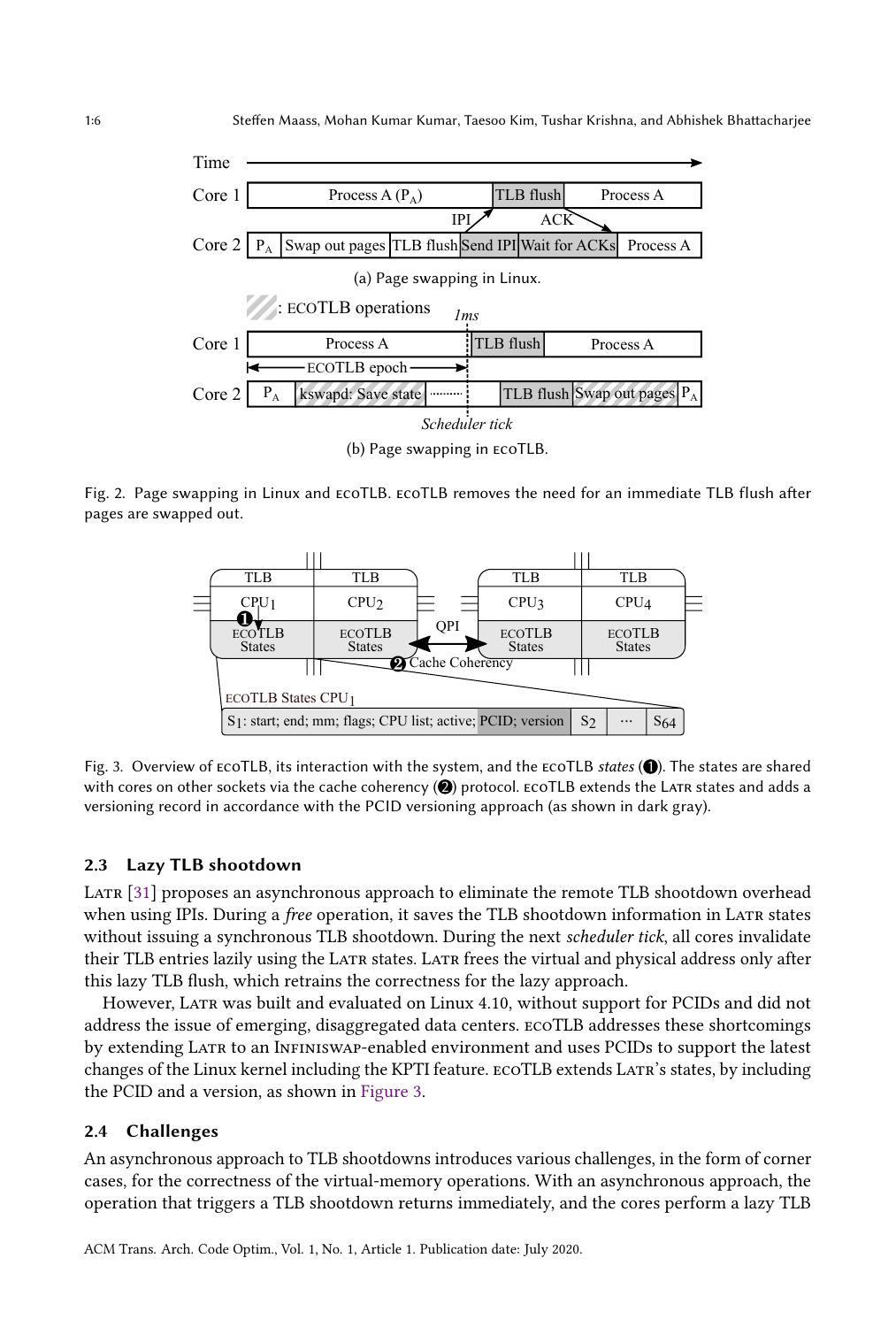<span id="page-6-0"></span>

Fig. 4. An overview of exemplary cases that an eventual approach to TLB coherence has to cover for correctness. We identify cases 1 through 3 which are covered in ecoTLB's design to ensure correctness.

shootdown, which introduces different phases of TLB coherence. We define the different phases, as shown in [Figure 4,](#page-6-0) of the lazy TLB shootdown below:

- Phase 1 ranges from initiating a TLB shootdown to the time a remote core performs a TLB shootdown, which is specific to each core. For example, on core 2, this phase ranges from  $t_0$ to  $t_2$ .
- Phase 2 ranges from the current core's TLB shootdown to the time of the last core's shootdown, which is specific to each core. For example, on core 2 this phase ranges from  $t_2$  to  $t_3$ . The last core performing the TLB shootdown (e.g., core 3) does not enter this phase. The cores that did not cache the TLB entries will be in this phase up to  $t_3$ .
- $\bullet$  Phase 3 is any time after  $t_3$ . In this phase, all TLB entries are coherent with the corresponding page table entries.

During an ecoTLB epoch, each core in the system will either be in phase one or phase two. The TLBs become eventually consistent at the end of phase two after all cores performed their TLB shootdown. ecoTLB should provide correctness in all the three phases for the supported virtual-memory operations.

# 3 OVERVIEW

ecoTLB proposes an eventual TLB shootdown approach, that uses PCIDs, for virtual memory operations such as free (munmap() and madvise()) and page swapping that uses Infiniswap.

ecoTLB epoch. ecoTLB defines TLB shootdown epochs, an interval in which the TLB shootdowns to the remote cores are recorded in ecoTLB states. These epochs serve as a batching interval, in which remote shootdowns are not performed synchronously, but are only recorded to ecoTLB states. During this interval, the TLB entries are inconsistent. At the end of an epoch, each core invalidates the particular TLB entries from its recorded ecoTLB state which makes the TLB eventually consistent.

Support for free operations with PCID. The key idea for free operations with ecoTLB is the batched per-core version update which enables the delayed reuse of virtual and physical pages and a lazy TLB shootdown. For free operations, a context switch is used as an epoch interval (e.g., up to 30 ms). During every context switch, the states saved during the free operations are used to perform the lazy TLB shootdown.

Support for page swapping operations. The key idea for page swapping with ECOTLB is the delayed swap out operation of inactive pages, after an ecoTLB epoch. The current epoch interval used for page swapping is the scheduler tick (e.g., 1 ms). During an epoch, the TLB entries of inactive pages are invalidated on all cores. Read or write accesses to inactive pages, during an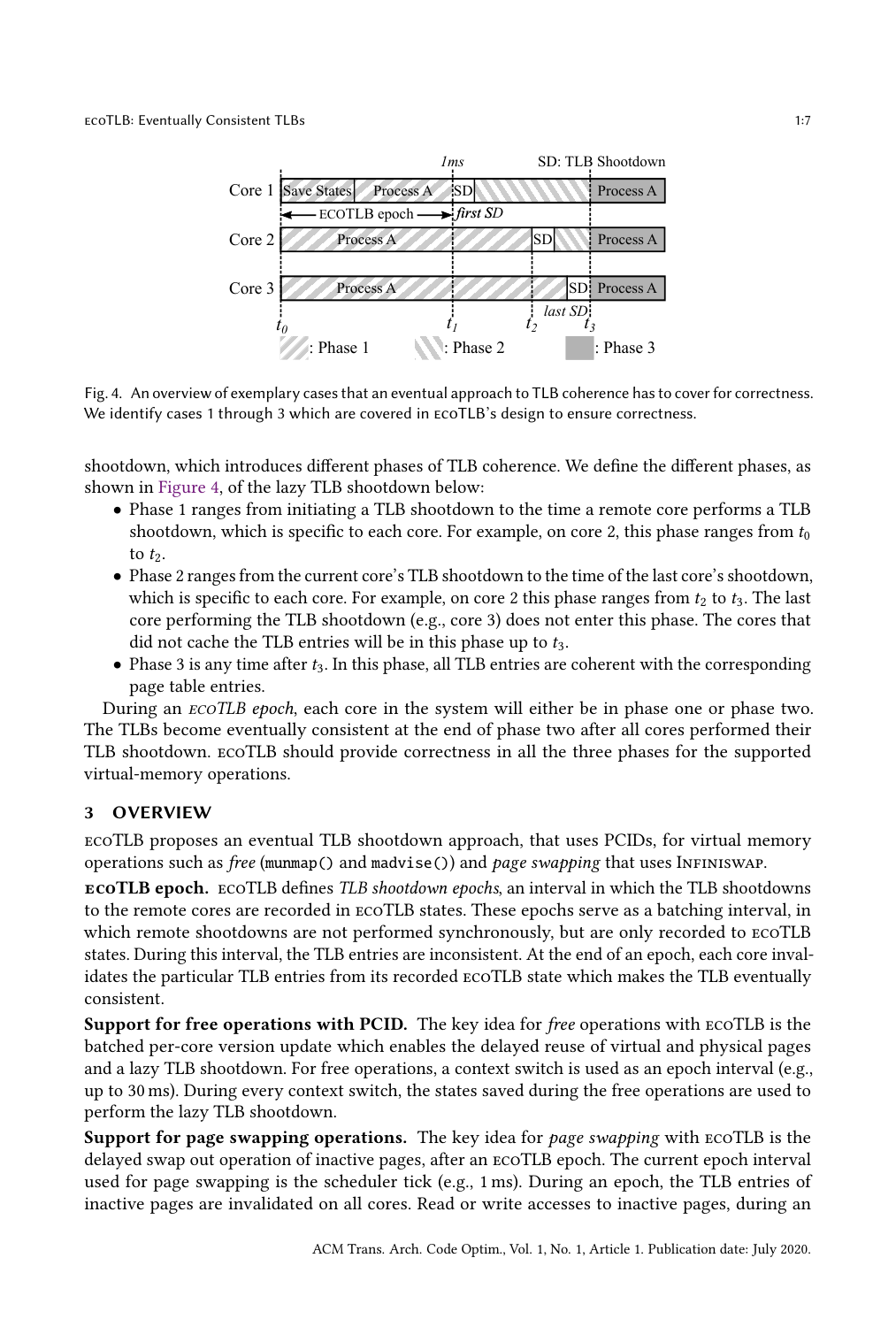<span id="page-7-0"></span>

Fig. 5. Executing a TLB shootdown using the ECOTLB states, **4** indicates a local TLB version of 4. Core 2 unmaps a page and sets up the  $ECOTLB$  state ( $\bigcirc$ ) to allow cores 1 ( $\bigcirc$ ) and 5 to clear/flush their local TLBs. Core 5 is the last core and resets the *active* state ( $\circled{a}$ ). Cores 2 and 5 transition their local TLB version to  $\circled{a}$ .

ecoTLB epoch, are tracked using the PTEs' access bits, allowing ecoTLB to prevent swapping out pages accessed during an epoch.

### 4 DESIGN

We describe the design of ecoTLB for x86-based Linux 4.14. We first introduce the additional fields needed in ecoTLB states, and explain their usage to maintain the PCID version. We further explain ecoTLB's design for free and page swap operation.

# 4.1 Handling Free Operations with PCIDs

ecoTLB states. To maintain the per-process and per-core-PCID version, ecoTLB extends the LATR states to store the per-process version corresponding to each TLB shootdown. The core initiating the TLB shootdown adds a state entry that contains the per-process version. During the ecoTLB state sweep, the version available in the state is used to update the per-core-PCID version. [Figure 3](#page-5-1) shows  $ECOTLB$ 's extension to LATR states.

State sweep after an epoch. ecoTLB performs the state sweep only during the context switch, instead of performing a state sweep during both context switch and scheduler ticks in LATR. If the TLBs are lazily invalidated during a scheduler tick, the INVPCID instruction does not point to the correct PCID. Though this can be solved by adding the PCID to ecoTLB states, invalidating the TLB entries using the appropriate PCID, some x86 architectures (e.g., Ivy bridge) do not support INVPCID. By performing the state sweep only during the context switch, ecoTLB invalidates the TLB entries pertaining to a PCID before switching to another PCID.

The advantage of performing the state sweep during a context switch is two-fold: one is avoiding the full TLB flushes on architectures that do not support INVPCID which potentially causes more TLB misses; another is the applicability of this approach to tickless kernels (e.g., using CONFIG\_NO\_HZ\_FULL option in Linux) which do not have scheduler ticks.

Handling munmap() with PCIDs. For munmap() operations, ECOTLB performs lazy memory reclamation that frees the virtual and physical pages only at the end of phase 2. Lazy memory reclamation ensures that the virtual and physical pages are not reused until the TLB entries are eventually consistent. Using the lazy memory reclamation and the ecoTLB states, ecoTLB removes the synchronous shootdown from the critical path of free operations that use PCIDs. Instead, on execution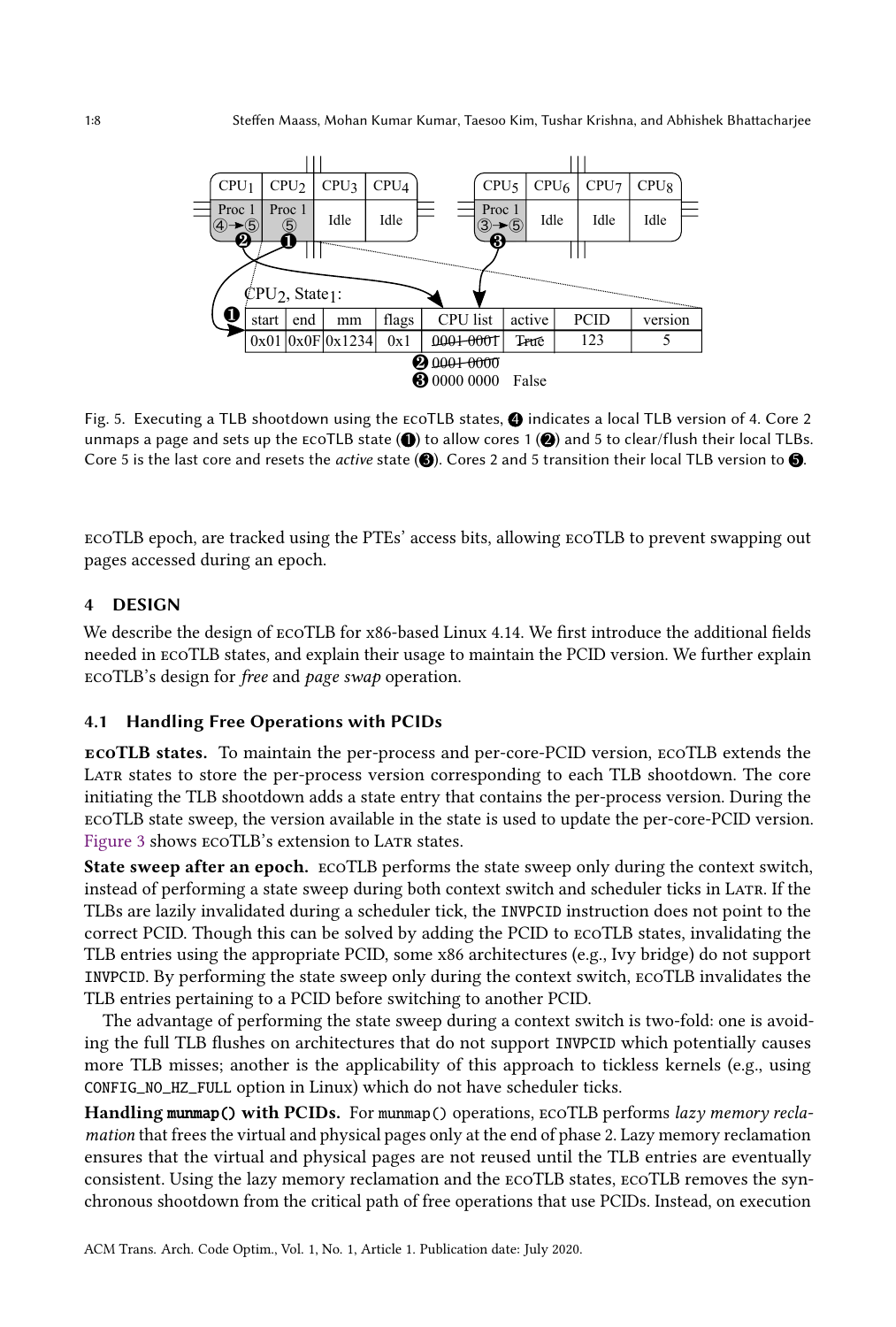<span id="page-8-0"></span>

Fig. 6. The process of completing an munmap() call with KPTI enabled on a system without support for INVPCID. Linux can only handle this situation using a full TLB flush while ecoTLB can use its states to facilitate a targeted shootdown (changes to Linux in gray).

of these operations, ecoTLB clears the PTEs, and simply saves the states, including the per-process version, without sending an IPI immediately.

A detailed example of ecoTLB handling an munmap() operation is shown in [Figure 1b](#page-4-0) and [Figure 5.](#page-7-0) Core 2 executes the munmap() system call resulting in a TLB invalidation on core 2, followed by saving the ecoTLB state which includes the cores 1 and 5 in the CPU bitmask, the PCID, and the per-process version. The saved per-process version is one greater than the per-CPU-PCID version stored in each core. In addition, core 2 adds the virtual and physical pages to a lazy list, without freeing them immediately. Due to the CPU bitmask, core 1 and 5 invalidate their local TLB entry at the end of an epoch, during a context switch, and reset their respective CPU bitmask in the ecoTLB state. However, if any of the core's per-CPU-PCID versions deviate from the version in the state entry by more than one, then the respective core flushes the TLB instead of performing a TLB shootdown (e.g., core 5 has to increment from version core 3 to core 5). This mechanism, similar to stock Linux, takes care of cores that deviate from the per-process version. In addition, core 1 and 5 update their respective per-CPU-PCID version with the per-process version stored in the corresponding state entry.

Kernel page table isolation. With a separate address space between the kernel and the user space in KPTI, ecoTLB provides a general solution that supports architectures that do not support INVPCID (such as Ivy bridge). During an munmap() operation with KPTI, since the kernel is running in a different address space, the kernel needs to use the INVPCID instruction to invalidate the user space TLB entry. If the architecture does not support INVPCID the user space TLB entries are flushed after a context switch to user space (by updating the CR3 register). With ecoTLB, even without the INVPCID instruction, the full flushes can be avoided by using ecoTLB states. With ecoTLB, the kernel only records ecoTLB states, and uses them to perform TLB shootdowns using INVLPG during a context switch to user space. Since the TLB shootdown is performed after a context switch, INVPCID is not mandatory for PCID support. We give an example of ecoTLB handling this situation in [Figure 6:](#page-8-0) Linux, due to missing INVPCID support, has to set up a bit to indicate flushing of the TLB ( $\bullet$ ) which on return to user space ( $\bullet$ ) is executed for the user's PCID<sub>A</sub> ( $\bullet$ ). EcoTLB avoids the full TLB flush by setting up an  $\mathsf{E}\mathrm{C}$  and  $\mathsf{C}$  instead of the Flush bit. While returning to user space  $( \bigcirc )$ , ECOTLB uses the state to accomplish a targeted shootdown using INVLPG  $( \bigcirc )$ .

To perform TLB shootdowns after updating the CR3 register, ecoTLB currently maps the ecoTLB states to both the kernel and user address space. With this design, the ecoTLB states expose a range of virtual addresses that need to be flushed to the user space process. However, this can be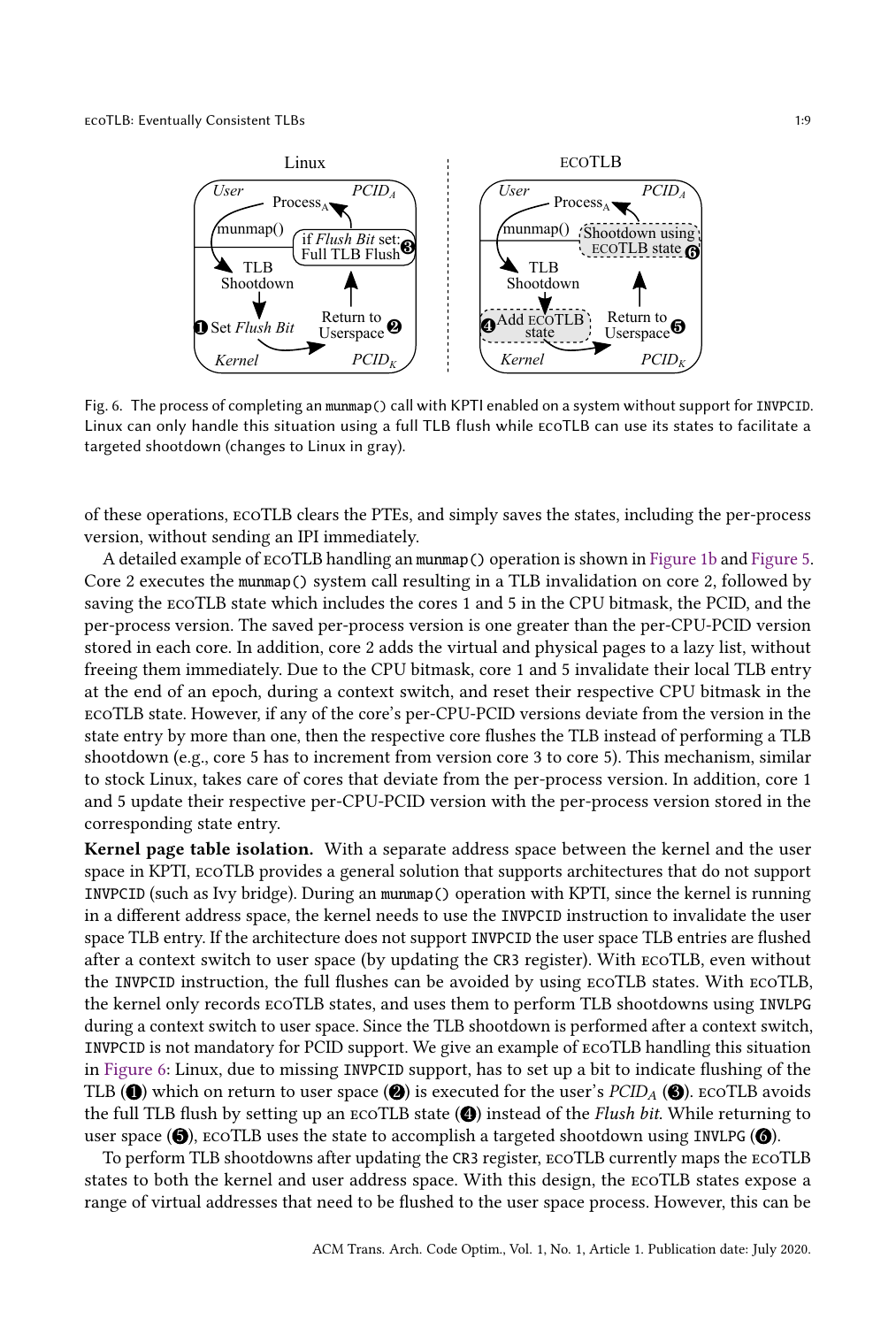

Fig. 7. Infiniswap with support for lazy swapping with ecoTLB. Access bits are used to move pages on access  $(\bigodot)$  to the *active* list  $(\bigodot)$ . After the ECOTLB epoch is finished and all TLB invalidations have taken place, the pages are swapped out to remote memory  $($ 

avoided by having a specific user space address that represents ecoTLB states, and copying the process specific entries into these user ecoTLB states.

Correctness for free operations. We show the correctness of ecoTLB free operations during the three phases ( described in [§2.4\)](#page-5-2). Accesses to unmapped memory on cores in phase one continue to proceed using the TLB entry available in their cores. As the pages are not freed yet, which ensures that the virtual address and physical page are not reused, reads and writes are allowed to proceed. Accesses to unmapped memory on cores in phase two and three results in a page fault leading to, e.g., a segmentation error, depending on the OS implementation. During phase three, before freeing the pages, file backed dirty pages are written back, which accommodates the writes during phase one.

### 4.2 Handling Page Swapping with Infiniswap

In addition to supporting free operations with PCIDs, ecoTLB's design provides a lazy mechanism for page swap operations. We discuss the ecoTLB mechanism for page swapping in this section. The current page swap design in Linux includes a remote TLB shootdown (see [Figure 2a\)](#page-5-0), which accounts for up to 18% of the overall time in the case of a page swap using Infiniswap. ecoTLB's mechanism for page swapping provides a lazy TLB shootdown approach, eliminating the expensive TLB shootdown operation.

Lazy page swapping. The key part of  $ECOTLB$ 's design for background page swapping (e.g., kswapd in Linux), is to swap pages lazily after ecoTLB's epoch of 1 ms, after the inactive pages' TLB entries are invalidated. ecoTLB maintains an invariant that the pages are swapped out, after an ecoTLB epoch, only if their TLB entries are not present in any of the TLBs. The pages accessed during the epoch, whose TLB entries are present in any of the TLBs, are not swapped out and added to the active list.

ecoTLB extends Latr's states to record the TLB shootdown states needed by a page swap. The page swap background task instead of swapping out inactive pages immediately, adds the state to the ecoTLB states. Due to the large inactive list, the added state indicates a full TLB flush on all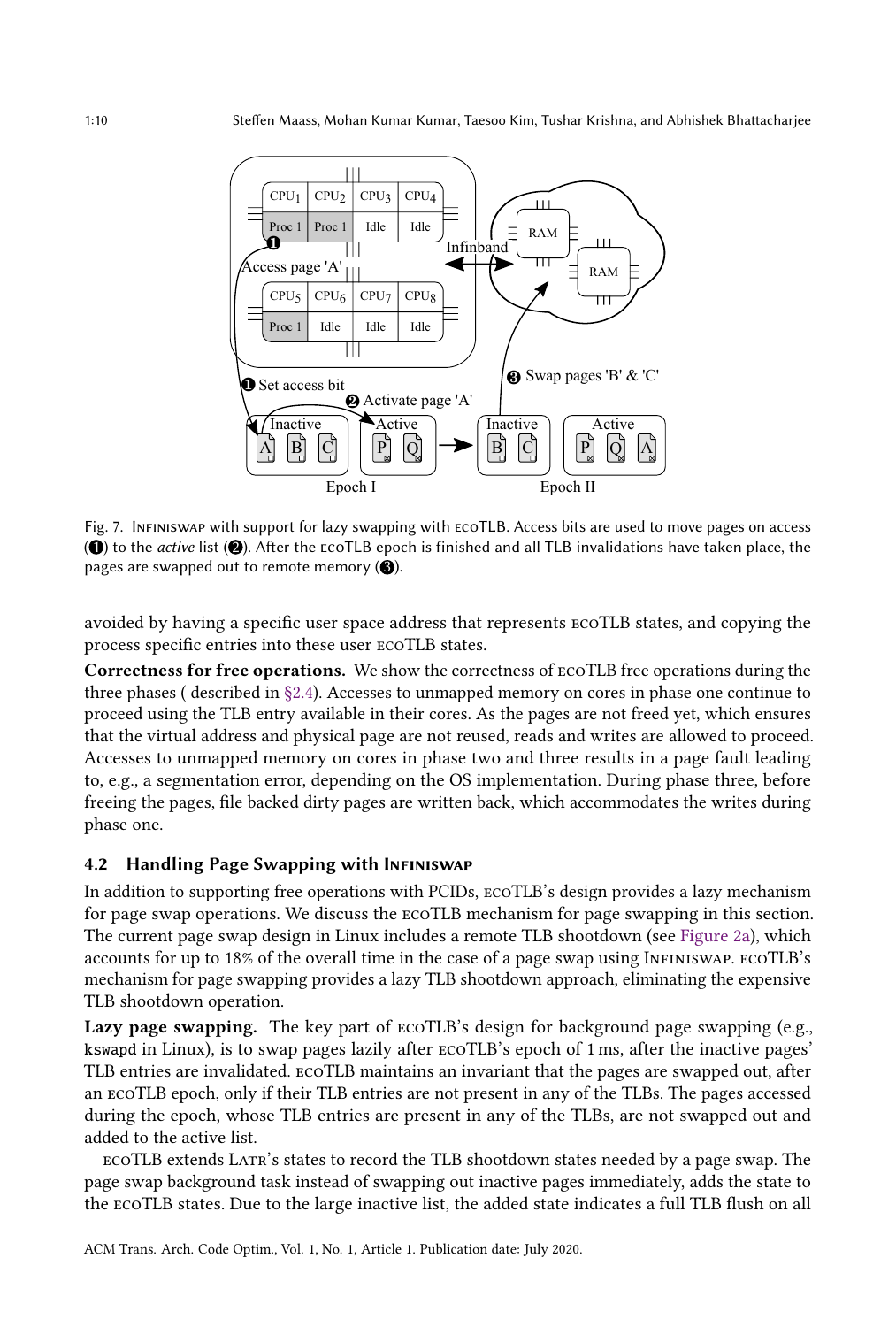CPU cores, similar to the existing page swap mechanism (handled using IPIs). After an ecoTLB epoch, when all cores have fully flushed their TLBs, the inactive pages are swapped out to remote memory.

To swap out pages to remote memory after an epoch, ecoTLB has to ensure that the TLB entries of inactive pages are not present in any cores. However, some cores could access the page in phase two, which would set up the TLB entry again. ecoTLB tracks such inactive page accesses using the access bit in the PTE. For tracking accesses to inactive pages, the background task, in addition to adding the states, resets the access bit in the PTE for all the pages in the inactive list. The current active page detection mechanism in Linux is best effort, which does not trigger a TLB shootdown when resetting an access bit. After an ecoTLB epoch inactive pages that have their access bit set, indicating that those pages were accessed during phase 2, are moved to the active list while other pages are (potentially) swapped out. After a page is swapped with ecoTLB mechanism, none of the TLBs contain an entry for the swapped page eliminating the need for a TLB shootdown.

Page swap policy change. ecoTLB's lazy mechanism delays page swapping by an ecoTLB epoch, providing an additional epoch to track page accesses. By tracking accesses during an epoch, ecoTLB changes the existing page swapping policy by not swapping out pages accessed during an ecoTLB epoch. Using its lazy swapping policy, ecoTLB improves, in addition to removing the TLB shootdown overhead, the temporal locality of pages accessed during an epoch by not swapping them out.

Correctness for page swapping. We show the correctness of ecoTLB's page swapping operation during the three phases. Page accesses for inactive pages during phase one and two proceed as before, with the hardware setting the access bit when needed. In phase two, any page access to an inactive page sets the access bit, as the TLB is flushed and the access bit is reset when setting up the ecoTLB state. Correctness for page swapping is thus maintained by not swapping out any pages with the access bit set, maintaining the invariant.

One potential race condition is in phase three: when pages are being swapped out, the access bit could be set in parallel with the page being accessed, e.g., one core is performing swapping while another core accesses the page resulting in the access bit set. ecoTLB avoids this race condition by checking the access bit immediately after resetting the present flag in the PTE. If the access bit is set, the page is moved back to the active list and is not swapped out.

#### 5 IMPLEMENTATION

We implemented the ecoTLB prototype in about 1K lines of code by extending Linux 4.14 for PCIDs and Linux 4.10 for page swapping. We used Linux 4.10 for page swapping as Infiniswap was supported on Linux 4.10.

Free operation. The context\_switch function is modified to perform the state sweep after the user space context switch is performed. For KPTI, the function \_\_native\_flush\_tlb\_single is modified to not update the flag user\_pcid\_flush\_mask that indicates to flush the TLB during a context switch.

Page Swapping. The function shrink\_list is modified to not immediately trigger shrink\_active\_list. Instead, a new handler that adds an entry to the ecoTLB state for each inactive page is invoked, while shrink\_active\_list is invoked later using the background thread. The new handler, in addition to adding entries to the ecoTLB states, resets the access bit in the PTE for all the pages in the inactive list. The logic to move a page from the inactive to the active list based on the access bit is part of shrink\_active\_list.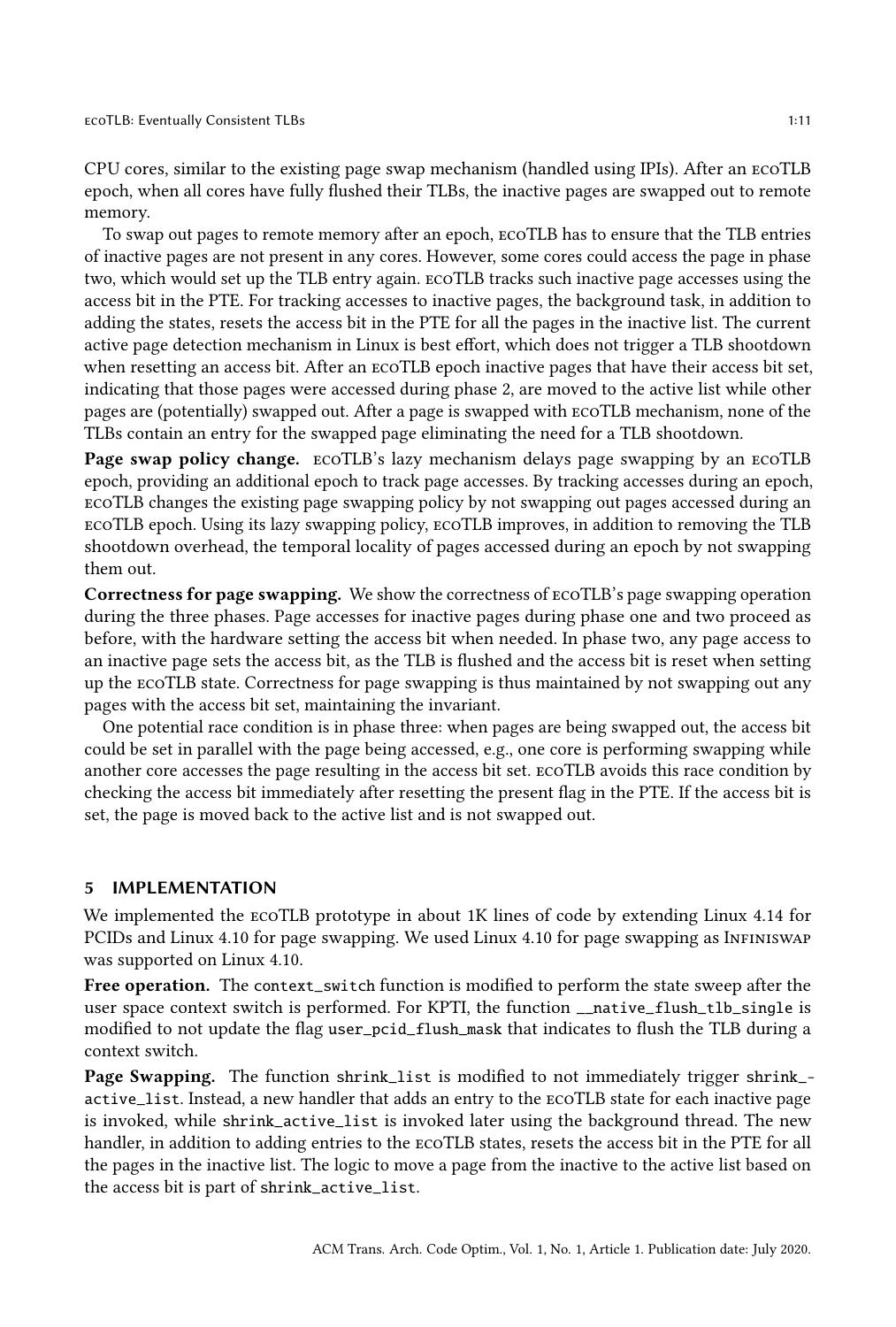<span id="page-11-0"></span>

| Machine Type                 | Commodity data center [41] | No INVPCID         | <b>RDMA</b>        | Large NUMA         |
|------------------------------|----------------------------|--------------------|--------------------|--------------------|
| Model                        | $E5-2630$ v3               | $E5-2620$ v2       | $E5-2658$ v3       | E7-8870 v2         |
| Frequency                    | 2.40 GHz                   | $2.10$ GHz         | $2.20$ GHz         | 2.30 GHz           |
| $#$ Cores                    | 16                         | 12                 | 12                 | 120                |
| $Cores \times Sockets$       | $8 \times 2$               | $6 \times 2$       | $6 \times 2$       | $15 \times 8$      |
| RAM                          | 128 GB                     | 64 GB              | 128 GB             | 768 GB             |
| LLC                          | $20$ MB $\times$ 2         | $15$ MB $\times$ 2 | $30$ MB $\times$ 2 | $30$ MB $\times$ 8 |
| L <sub>1</sub> D-TLB entries | 64                         | 64                 | 64                 | 64                 |
| L <sub>2</sub> TLB entries   | 1024                       | 512                | 1024               | 512                |
| <b>RDMA</b>                  | $\times$                   | $\times$           | ✓                  | $\times$           |
| INVPCID                      | $\checkmark$               | X                  | ✓                  | X                  |

Table 2. The four machine configurations used to evaluate ecoTLB. We run ecoTLB on a commidity data center machine, a previous-generation commodity data center machine without support for the INVPCID instruction, an RDMA-enabled machine for supporting a setting of disaggregated memory, and a large, 120-core NUMA machine.

### 6 EVALUATION

We implement our proof-of-concept prototype of ECOTLB on top of Linux 4.14 for the free operations and Linux 4.10 for the page swapping with InFINISWAP. We use the respective versions of Linux as the baseline for our evaluation and include ABIS [\[1\]](#page-20-0) for a subset of experiments. ABIS is a recent research prototype, based on Linux 4.5, which uses PCIDs and access bits to track the sharing of pages between cores to avoid potentially unnecessary IPIs.

We evaluate ecoTLB, using the mentioned setup, to answer the following questions:

- What is the benefit of ecoTLB for microbenchmarks on a small and a large NUMA machine?
- What is ecoTLB's impact on a real-world application, Apache, which generates a large number of TLB shootdowns?
- What is ecoTLB's benefit when running in an Infiniswap-enabled environment when swapping pages via RDMA?
- What is the overhead of ecoTLB in terms of memory utilization and for applications with a low number of TLB shootdowns?

#### 6.1 Experiment Setup

We evaluate ecoTLB on four different machine setups, as shown in [Table 2.](#page-11-0) The primary evaluation target is the 2-socket, 16-core machine, a commodity data center configuration [\[41\]](#page-22-12), while we also show the impact of ECOTLB on a large NUMA machine with 8 sockets and 120 cores. Furthermore, we show the effects of swapping with INFINISWAP in an RDMA-enabled setup with a 2-socket, 12-core machine. Each benchmark is run five times and we report the average results.

The machines are configured without support for transparent huge pages, as this mechanism is known to increase overheads and introduces additional variance to the benchmark results [\[33\]](#page-21-10). Furthermore, to reduce variance in the results, we run the benchmarks on the physical cores only. We furthermore deactivate Linux's automatic balancing of memory pages between NUMA nodes, AutoNUMA, as it might introduces TLB shootdowns during the migration of a page [\[31\]](#page-21-0). We evaluate ecoTLB with PCID support using Linux 4.14, the first Linux version to add support for PCIDs. Unless otherwise noted, we disable the new KPTI feature (see [§2.1\)](#page-3-0). For the case of Infiniswap, we evaluate ecoTLB using Linux 4.10 due to Infiniswap's build requirements. For Infiniswap, we set up two machines with Infiniband (using the ConnectX3 adapter [\[39\]](#page-22-13)), both machines have 12 physical cores on two sockets. The main machine, hosting the applications, runs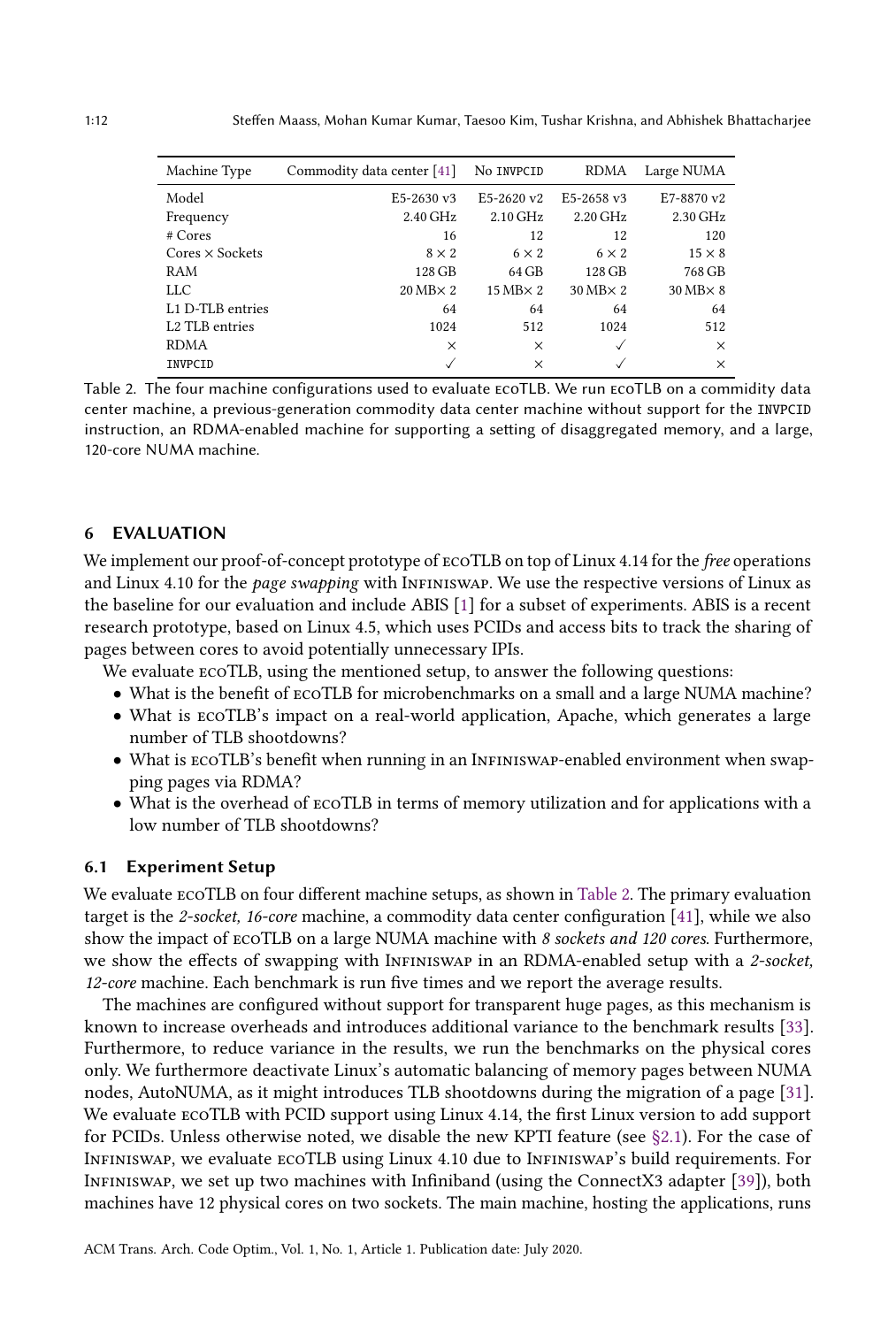ecoTLB while the remote machine, hosting the in-memory swapping device, runs an unmodified Linux 4.10 kernel. We compare ECOTLB to LATR in [Table 3](#page-13-0) for a simple microbenchmark and note that LATR is not included for other evaluations as it supports neither PCIDs nor swapping with Infiniswap.

#### Machine types and linux kernel version.

The *commodity data center* machine type is used with Linux kernel version 4.14 for all experiments that evaluate ecoTLB's PCID approach. The Linux kernel version 4.14 is used for the PCID experiments as PCIDs are supported in the Linux kernel only in the 4.14 version. The no INVPCID machine type is used to demonstrate the impact on previous-generation commodity data center machines which support PCIDs but not the newer INVPCID instruction, rendering context switches more expensive. The Linux kernel version 4.14 is used with this machine type. The RDMA machine type is used with Linux kernel version 4.10 for all experiments with Infiniswap. Infiniswap's kernel patch is ported to Linux kernel 4.10 to keep the kernel version consistent for all the experiments, excluding the PCID experiments. The Large NUMA machine type is used with Linux kernel version 4.10 for the memory unmap() experiments. This machine type is used to show the scalability bottleneck of a synchronous TLB shootdown mechanism in current machines with an increased number of sockets. The Commodity data center machine type is used with Linux kernel version 4.10 for all experiments unless explicitly stated. The commodity data center machine type is used to show the impact of a synchronous TLB shootdown mechanism in machines that are widely deployed in existing data centers. As detailed above, excluding the experiments that evaluate ecoTLB's PCID approach, all other evaluations are done using the Linux kernel version 4.10.

Benchmarks. We evaluate ecoTLB on a set of microbenchmarks, as well as full-application benchmarks. For evaluating the improvements realized with ecoTLB when using PCIDs, we use the Apache web-serving benchmark to show the impact of frequent TLB shootdowns on end-to-end throughput. We furthermore evaluate ecoTLB with Infiniswap using three applications to show the impact of TLB shootdowns during swapping: We choose Memcached, a key-value store to demonstrate the impact on tail-latency, Make as an example of a throughput-oriented application, and Mosaic, a graph-processing engine, as an example of in-memory computing with low locality and high throughput demands.

### 6.2 Microbenchmarks

We first evaluate ECOTLB's impact on Linux with PCIDs using the *commodity data center* and the large NUMA machine types. We devise a microbenchmark that simply mmaps a page, shares it with the specified number of cores and subsequently munmaps the page again, resulting in a TLB shootdown per munmap(). We run this microbenchmark on both the 2-socket, 16-core machine (the commodity data center machine type) and the 8-socket, 120-core machine (the large NUMA machine type) and show the impact of the synchronous TLB shootdown with the PCID-based Linux design. Small NUMA machine. For the case of the 2-socket, 16-core machine, the results are shown in [Figure 8](#page-13-1) and demonstrate improvements for ecoTLB in the cost of an munmap() call by up to 49.6%. Furthermore, we show the cost of only the TLB shootdown to increase to more than  $2 \mu s$ per munmap() call with 16 cores (for a proportion of 48.0%), while ecoTLB's mechanism of saving the states consistently takes less than 500 ns. In addition, [Figure 8](#page-13-1) shows the improvements of ECOTLB over LATR for munmap() and TLB shootdown. We also compare these results to LATR and its baseline, Linux 4.10, in [Table 3](#page-13-0) for the case of the 2-socket, 16-core machine and the 16-core data point. These results show that ECOTLB performs slightly better compared to LATR (by 6.9%), while Linux 4.14 (with its PCID-based design) outperforms Linux 4.10 by 37.7%. Both ecoTLB and Linux 4.14 profit from various optimizations in the path of the munmap() call between the two versions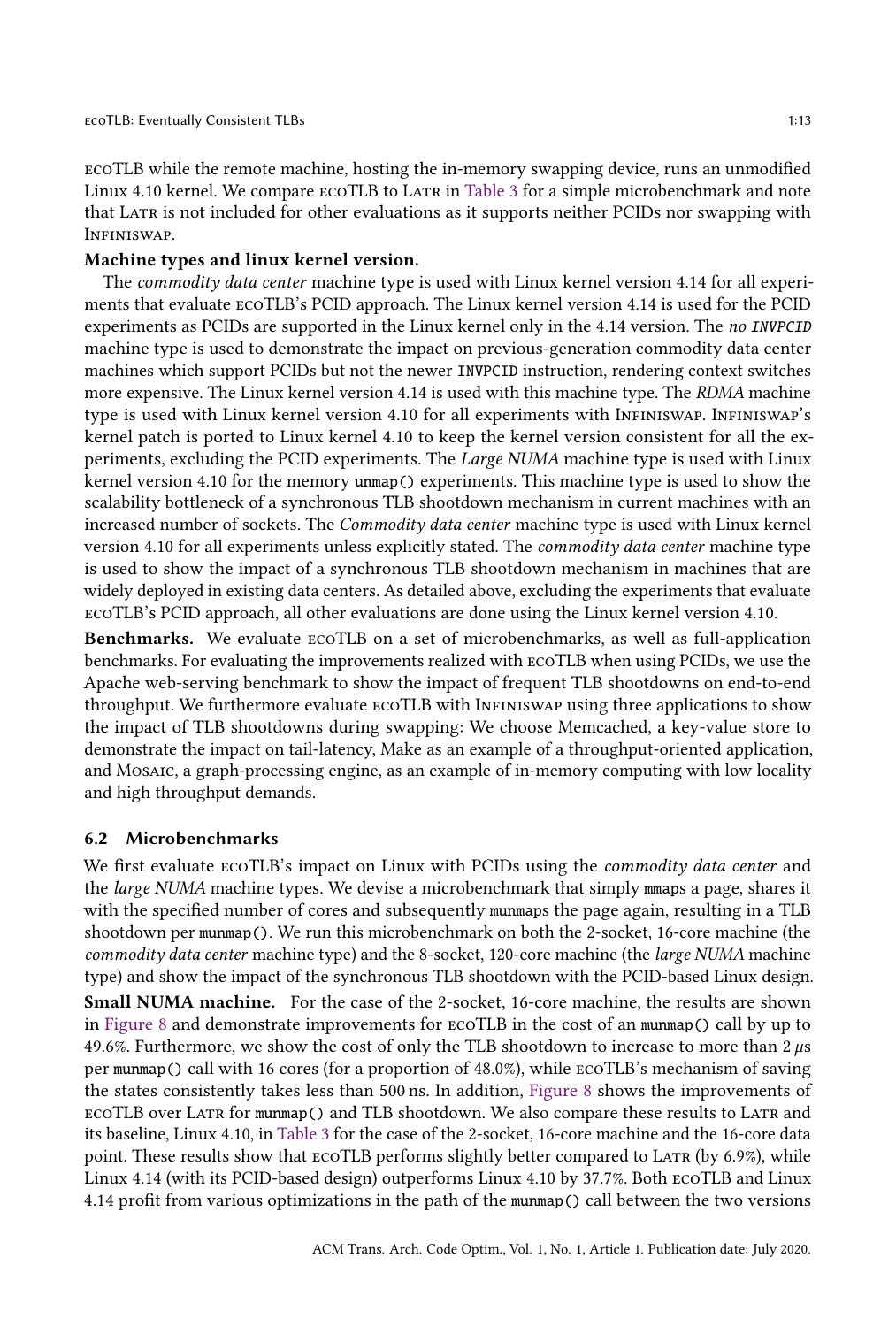<span id="page-13-1"></span>

<span id="page-13-0"></span>Fig. 8. The cost of an munmap() call for a single page with 1 to 16 cores in our microbenchmark, using the commodity data center machine type. TLB shootdowns account for up to 48.0% of the total time and ecoTLB is able to improve munmap() by up to 49.6%.

| System        | mummap() Cost  | Cost of TLB Shootdown |
|---------------|----------------|-----------------------|
| Linux $4.10$  | $8.12 \,\mu s$ | 5.81 $\mu$ s          |
| LATR          | $2.74 \,\mu s$ | $0.43 \mu s$          |
| Linux 4.14    | $5.06 \,\mu s$ | $2.43 \mu s$          |
| <b>ECOTLB</b> | $2.55 \,\mu s$ | $0.37 \,\mu s$        |

Table 3. Comparison of our microbenchmark at 16 cores for Linux 4.10, Latr, Linux 4.14, and ecoTLB with the commodity data center machine type. Linux 4.14 improves its cost of munmap() and the TLB shootdown as a result of improved idle-core tracking and a faster shootdown routine while ecoTLB still retains its advantage over Linux 4.14.

while Linux 4.14 also improves the cost of a single TLB shootdown drastically by 58.2%. This is attributed to both a shorter function that needs to be executed on the remote cores via the IPI mechanism as well as a much improved tracking and handling of idle cores and their specific TLB characteristics. With this, Linux 4.14 is able to remove more CPUs from the set of CPUs that need to be involved in a single TLB shootdown, thus cutting the cost of the whole shootdown procedure. In spite of these optimizations in Linux 4.14, the TLB shootdown still attributes to 48.3% of the munmap() cost. We conclude that ecoTLB improves the munmap() cost by 49.6% compared to Linux 4.14 by removing the need for a synchronous TLB shootdown.

Large NUMA machine. We also run this microbenchmark on our 8-socket, 120-core machine and show the results in [Figure 9.](#page-14-0) On this machine, ecoTLB shows a significant benefit of up to 59.1% (i.e., more than 88  $\mu$ s) per invocation of munmap(). For the lower 20 cores, ECOTLB shows a similar or at times slightly slower behavior as Linux, however ecoTLB outperforms Linux consistently starting at about 30 cores. We note that the PCID-based mechanism of Linux 4.14 does not scale to 120 cores as the overhead of IPI operations as well as global atomic operations when accessing the global version number for Linux result in a scalability bottleneck from about 30 cores. Eventually, the TLB shootdown, using IPIs, inside the munmap() call takes up to 69.2% of the overall time of munmap(). ecoTLB on the other hand shows an initial increase in the cost of munmap() due to increased cost in the cache coherency protocol but levels off at around 50 cores once the most-remote socket (which is 2 hops away from the local socket) has been reached.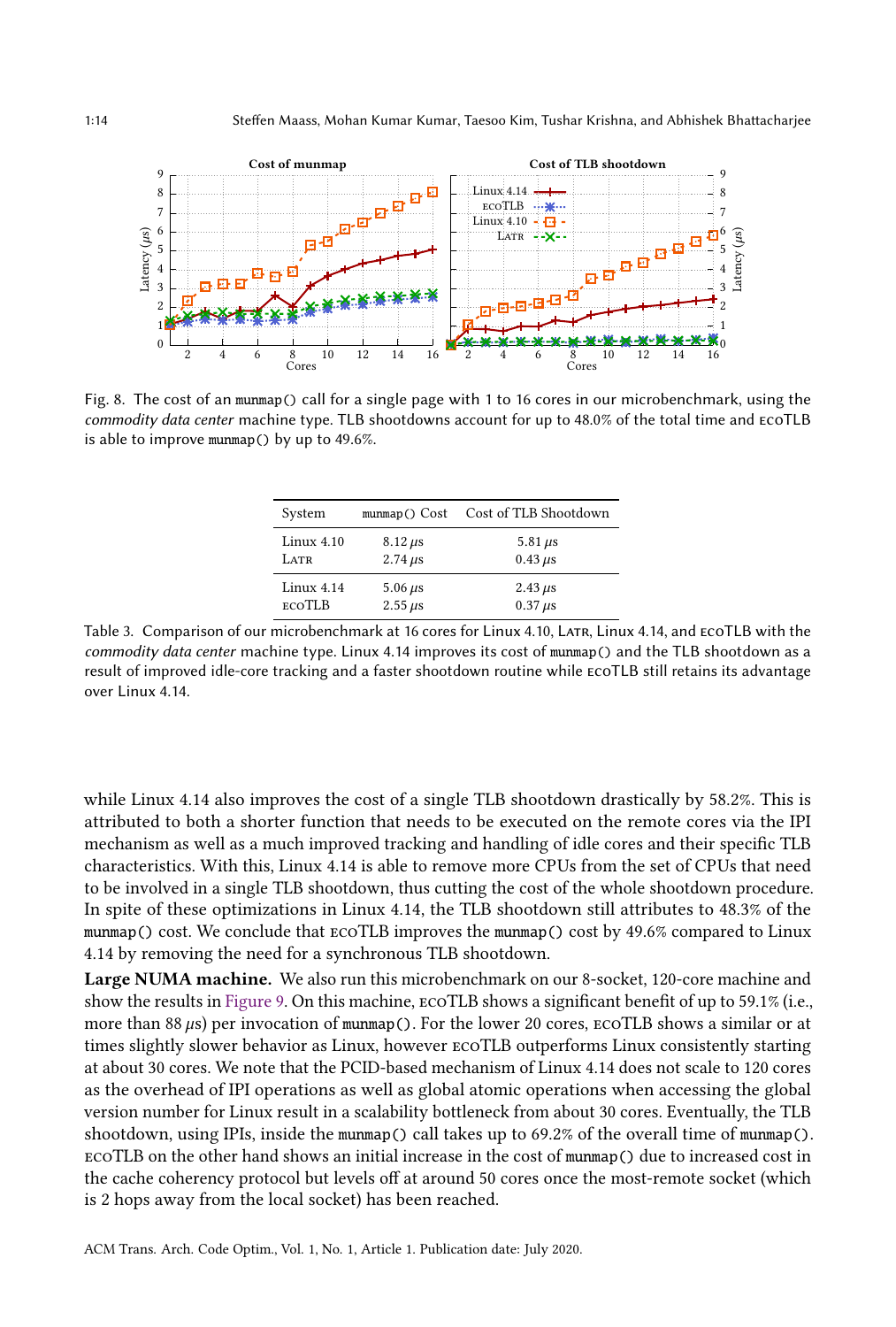<span id="page-14-0"></span>

Fig. 9. The cost of munmap() for a single page when running on the large NUMA machine type (8 sockets, 120 cores) with Linux and ecoTLB. For Linux, the TLB shootdown accounts for up to 69.2% of the total time while ecoTLB improves the cost of munmap() by up to 59.1%.

<span id="page-14-2"></span>

Fig. 10. The requests per second when running Apache on the *commodity data center* machine type (2 sockets, 16 cores) with Linux, ABIS, Latr, and ecoTLB. ecoTLB outperforms Latr by up to 8.7% and Linux by 13.7%. In addition, ecoTLB performs up to 48.2% better compared to ABIS, which is suffering from overhead to track sharing of the pages.

#### 6.3 Apache

We evaluate ECOTLB by running Apache, a web server, serving static webpages using the *commodity* data center machine type. We compare the requests per second of Apache with Linux 4.14, ABIS [\[1\]](#page-20-0), LATR [\[31\]](#page-21-0), and ECOTLB on the [2](#page-14-1)-socket, 16-core machine.<sup>2</sup> We use the Wrk [\[24\]](#page-21-11) HTTP request generator, using four threads with 200 connections each for 30 seconds, to send requests to Apache, which hosts a static 10 KB webpage. Apache and Wrk are run on the same machine to avoid the network from becoming the bottleneck. We ensure that Wrk and Apache are each running on a distinct set of cores, leaving up to 12 cores to Apache. We configure Apache without logging and use the (default) mpm\_event module to process incoming requests. This module spawns a small number of processes which in turn spawn another set of threads (e.g., 30 threads) per process to handle the incoming requests. In the process of handling a request, Apache mmaps the requested, static file to process and sends a response before calling munmap to clear the mapping. This behavior of frequent mapping and unmapping of a few pages across generates a large number of remote TLB shootdowns due to the (potential) sharing of the mapped pages between multiple cores.

<span id="page-14-1"></span> $2$ Note that the machine configuration between this experiment and the one found in the LATR paper [\[31\]](#page-21-0) differs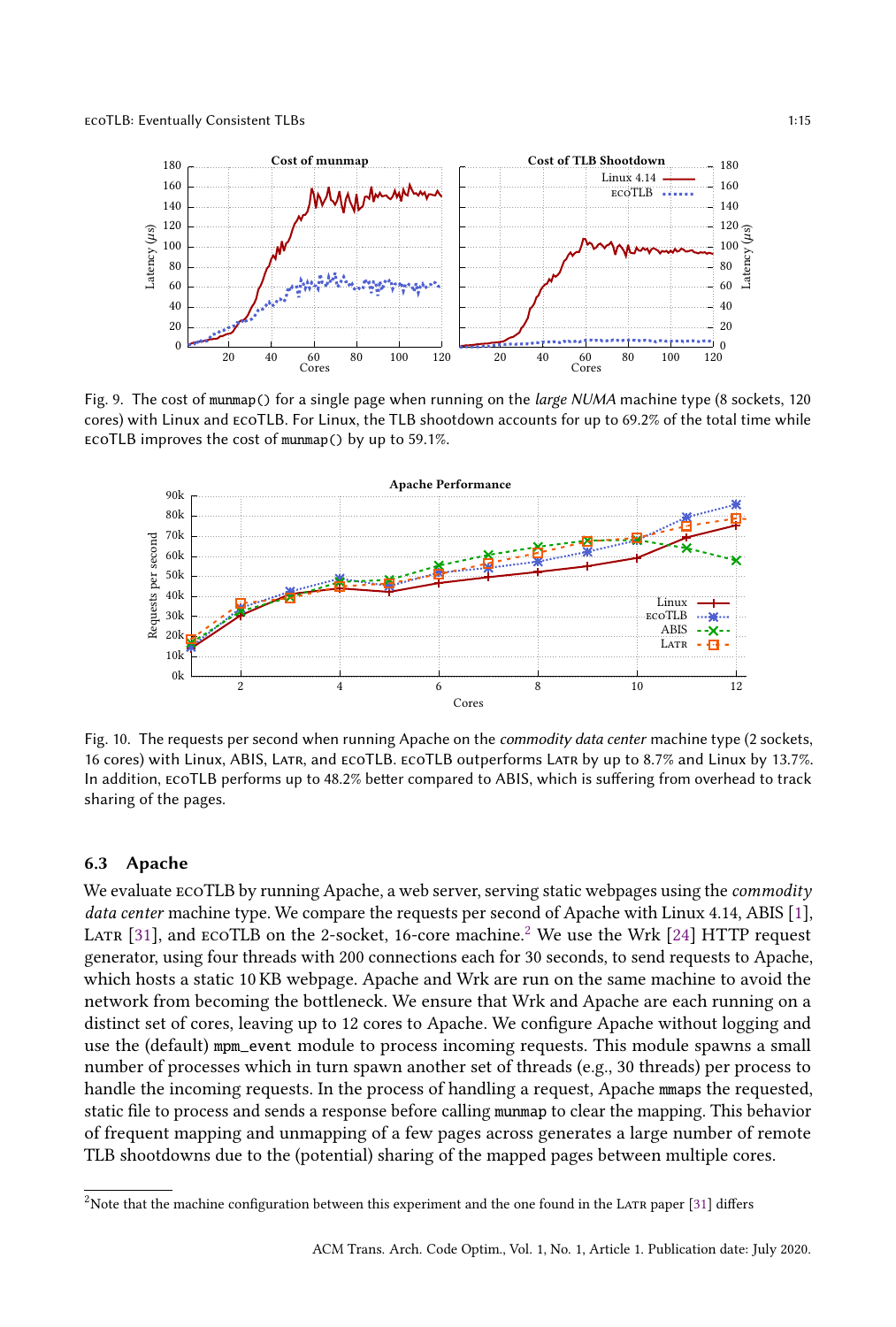<span id="page-15-0"></span>

Fig. 11. The impact of swapping using Infiniswap with Linux and ecoTLB for Memcached in terms of both latency and throughput for a varying number of cores using the RDMA machine type. ECOTLB improves the 99th percentile tail latency by up to 70.8% and the throughput by up to 13.5% by reducing the impact of synchronous TLB shootdowns.

The results of the Apache benchmark are shown in [Figure 10,](#page-14-2) highlighting the improvements possible with ecoTLB. When running on all 16 cores (12 cores for Apache and 4 for Wrk), ecoTLB shows a 13.7% improvement over the baseline Linux 4.14 PCID-based design. Overall, compared to Linux, ecoTLB consistently outperforms Linux by up to 15%. This is attributed to ecoTLB's efficient handling of TLB shootdowns compared to Linux and its synchronous, PCID-based design. Compared to ABIS, ecoTLB performs up to 48.2% better (on 12 cores) while temporarily showing a small overhead of up to 12.1%, as ABIS reduces the number of shootdowns needed as part of its design. However, we show that, with higher core count, ABIS's overhead to keep track of page sharing using access bits becomes a scalability bottleneck. In addition, compared to LATR, ECOTLB improves the performance of Apache by up to 8.7%.

#### 6.4 Page Swapping

We evaluate ECOTLB's benefits with page swapping using INFINISWAP [\[28\]](#page-21-1) that uses remote memory as the swap device, using the RDMA machine type with 2 sockets and 12 cores. We constrain the applications inside an lxc container and set the soft-memory limit of the container to about half of the applications working set to induce swapping via kswapd. Overall, the TLB shootdown accounts for up to 20% of the swapping time with Infiniswap when running Memcached with 5M keys using a recently published workload (ETC) by Facebook [\[6\]](#page-20-6). This workload shows around 100,000 TLB shootdowns per second from background swapping, as the kernel has to ensure that dirty pages are unmapped and not being written to on all cores before swapping them out.

**Memcached.** We use the mutilate tool  $[34]$  to send requests to Memcached  $[40]$ , constraining Memcached and mutilate to separate NUMA nodes to minimize interference effects. We show the results with a differing number of cores when running Memcached with Infiniswap, on Linux and ecoTLB, for both tail latency and throughput in [Figure 11.](#page-15-0) We show the tail latency for the 90th, 95th and 99th percentile, using 4, 8, and 12 cores. ecoTLB shows benefits for all of these percentiles, with a larger benefit being visible for higher percentiles (up to a reduction of 14.8%, 47.2%, and 70.8% for the 90th, 95th, and 99th percentile, respectively). ecoTLB helps in reducing the tail latency for in-memory caches, which is a critical goal to many data-center applications [\[9\]](#page-20-7). ecoTLB also shows a larger benefit when Memcached is run on less cores (e.g., on four cores) as Memcached doesn't scale well when increasing the number of cores [\[52\]](#page-22-15), thus allowing for more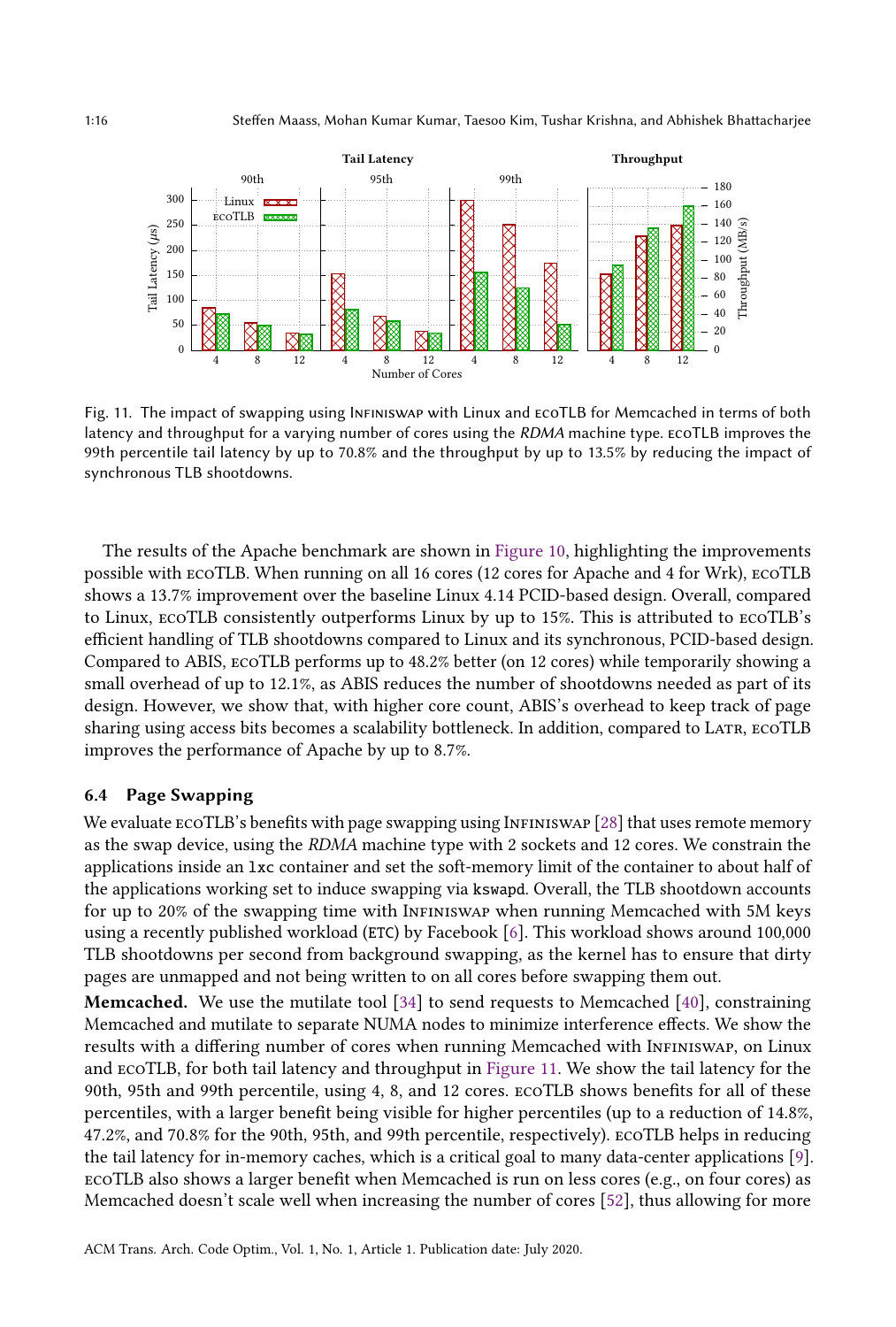<span id="page-16-0"></span>

Fig. 12. The impact of swapping using Infiniswap with Linux and ecoTLB for Mosaic and Make using the RDMA machine type. ecoTLB is able to improve the applications' completion time by up to 17.2% as a result of the lazy swapping approach.

idle CPUs when using more cores which in turn results in a lower tail latency. ecoTLB is also able to improve the throughput of Memcached by up to 13.5% and 9.8% on average.

ecoTLB's deferred TLB shootdown algorithm allows pages to move from the inactive list to the active list (with the help of the active bits in the page table entry) during the epoch before the TLB shootdown is completed on all cores (e.g., 1 ms). For example, this swap policy change allows ecoTLB to move around 180 pages per second from the inactive to the active list when running Memcached on 12 cores, thus saving the overhead of having to swap out a page that actually would have been used soon after and would need to be swapped in again.

Make and Mosaic. We demonstrate ECOTLB's benefits when swapping with INFINISWAP with two more applications, building a Linux kernel with Make and running a graph processing engine with Mosaic, focusing on the application's completion time. In more detail, Make compiles the Linux 4.10 kernel on a specified number of cores in a massively parallel fashion, loading the source files into memory in the process. On the other hand, Mosaic [\[38\]](#page-21-13) is a graph processing engine, running in an in-memory mode, executing the pagerank algorithm algorithm on the twitter graph [\[32\]](#page-21-14). Mosaic initially loads the graph into memory before executing 10 iterations of the pagerank algorithm. We report the overall time taken for all 10 iterations.

For both applications, we run two configuration for both Linux and ecoTLB, using 12 and 24 cores. The results are given in [Figure 12](#page-16-0) and show that ecoTLB achieves a speedup of up to 17.2% for Make and 17.1% for Mosaic. ECOTLB shows a smaller benefit (of 9.5% and 9.4%, respectively) for the 24 core configuration as the system has to use all physical and virtual cores for that configuration which results in only marginal speedup, thereby reducing the impact of ecoTLB's improved handling of swapping via INFINISWAP.

### 6.5 KPTI

We demonstrate the overhead imposed by the recent page table isolation (KPTI) mechanisms, introduced as a mitigation against the meltdown [\[35\]](#page-21-5) attack, for both ecoTLB and Linux when running Apache. We run this benchmark on an Intel Sandy Bridge machine with 12 cores on 2 sockets which supports PCIDs but not the newer INVPCID instruction, using the no INVPCID machine type with Linux kernel 4.14. This results in a complete TLB flush on any free operation, as the kernel now operates using a different PCID as the application. Thus, clearing a single entry from the application's PCID space is not possible with the only fallback mechanism being a complete flush of the applications' PCID space.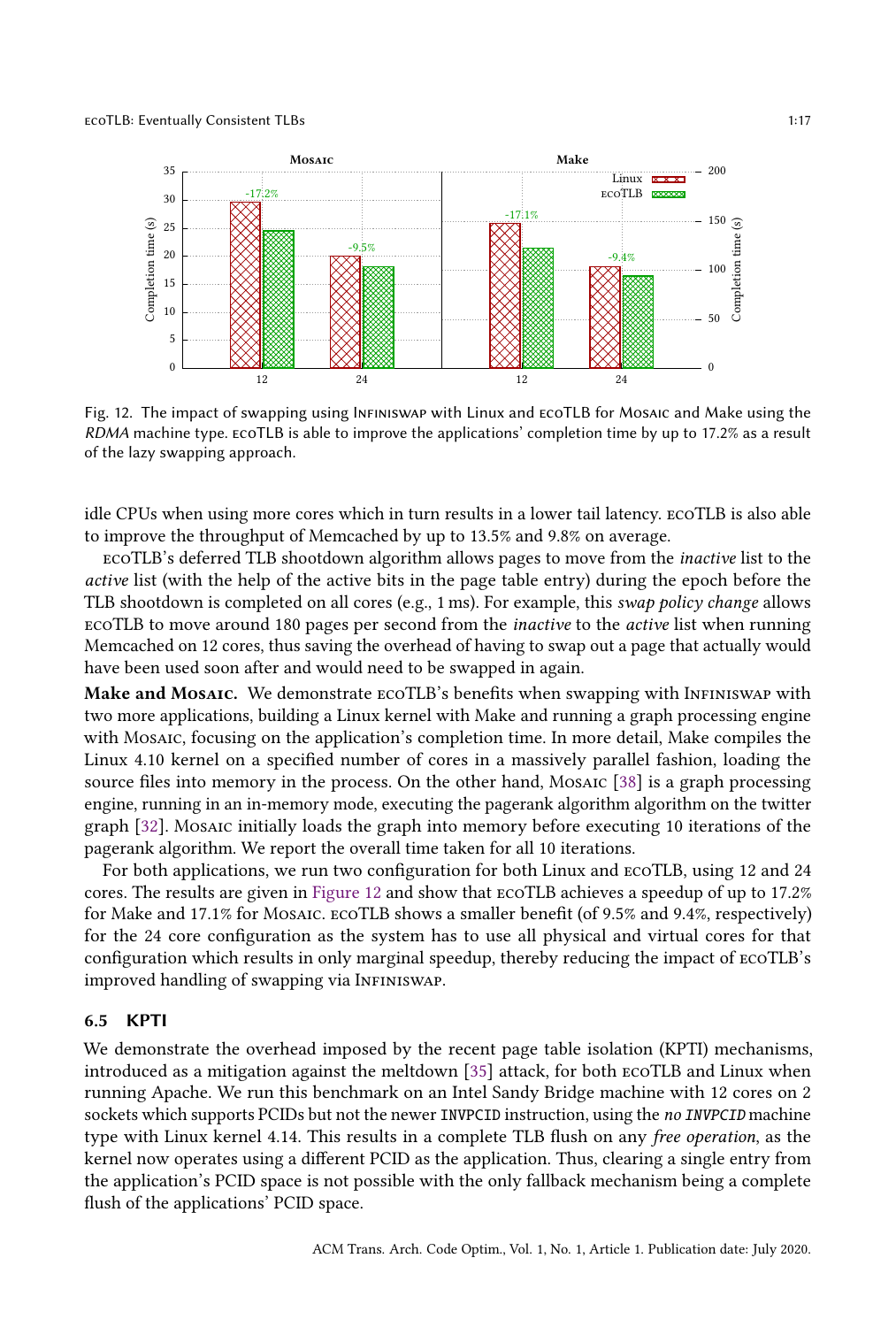<span id="page-17-0"></span>

Fig. 13. The overhead imposed on both Linux and ECOTLB by enabling KPTI using the no INVPCID machine type (with support for PCIDs but without support for INVPCID) when running on all available cores. Even with KPTI enabled, ecoTLB still outperforms Linux without KPTI enabled by 3.5%, highlighting ecoTLB's ability to reclaim some of the performance lost with KPTI enabled in scenarios with a large number of free operations.

We show the results of this experiment in [Figure 13](#page-17-0) which demonstrate that the KPTI mechanism has a 4.5% overhead when running with KPTI enabled. ecoTLB also incurs an overhead of 4.2% when running with KPTI enabled due to the additional overheads from KPTI like cache and TLB pollution due to replicated page table hierarchies. However, ecoTLB is still able to improve the overall performance of Apache, compared to Linux without the KPTI mechanism, by 3.5%, demonstrating ecoTLB's real-world benefits with the new KPTI mechanism. ecoTLB accomplishes this by using its states to invalidate TLB entries during a context switch, after switching back to the application's PCID but before returning control back to the application. The benefits for ecoTLB with KPTI are due to two reasons: First, ecoTLB removes the overhead of sending IPIs and second, ecoTLB avoids flushing the complete TLB for the application's PCID. The benefits of the second reason are also seen when comparing the rate of TLB misses: ecoTLB is able to improve the rate of TLB misses by 7.7% when KPTI is enabled and 21.4% when KPTI is disabled. The larger improvement for the case of KPTI being disabled is attributed to the reduced cache and TLB pollution of the baseline design without a separate kernel address space. Finally, with this experiments, we acknowledge that ecoTLB improves the performance of KPTI, and does not completely solve the problem.

# 6.6 Overheads of ecoTLB

We evaluate the overhead of ECOTLB in terms of *memory utilization* and ECOTLB's impact on applications with few TLB shootdowns, using the commodity data center machine type.

Memory utilization. We perform a worst-case analysis in terms of memory utilization of ecoTLB's lazy memory reclamation based on the microbenchmarks presented. For one ecoTLB epoch (e.g., the default time slice on 16 cores of Linux's completely fair schedulers, CFS, is 30 ms), ecoTLB shows an overhead of up to 630 MB of physical and virtual pages (for the case of 16 cores and 512 pages per munmap() call). If fewer cores and pages are being used, the overheads ranges from 60 MB (for 2 cores sharing a single page) to 45 MB (for 16 cores sharing a single page). Using more pages, the memory overhead stays bounded by 630 MB, as the overhead of page table modifications and related operations then dominate the cost of the TLB shootdown. Considering the large virtual address space (2 $^{48}$  bytes, with newer processors and 5-level page tables even 2 $^{57}$  bytes [\[27\]](#page-21-15)) and the amount of RAM (64GB and more) available in current servers, the memory overhead is not high (smaller than 0.97%) and is released back within a short interval (at most 30 ms).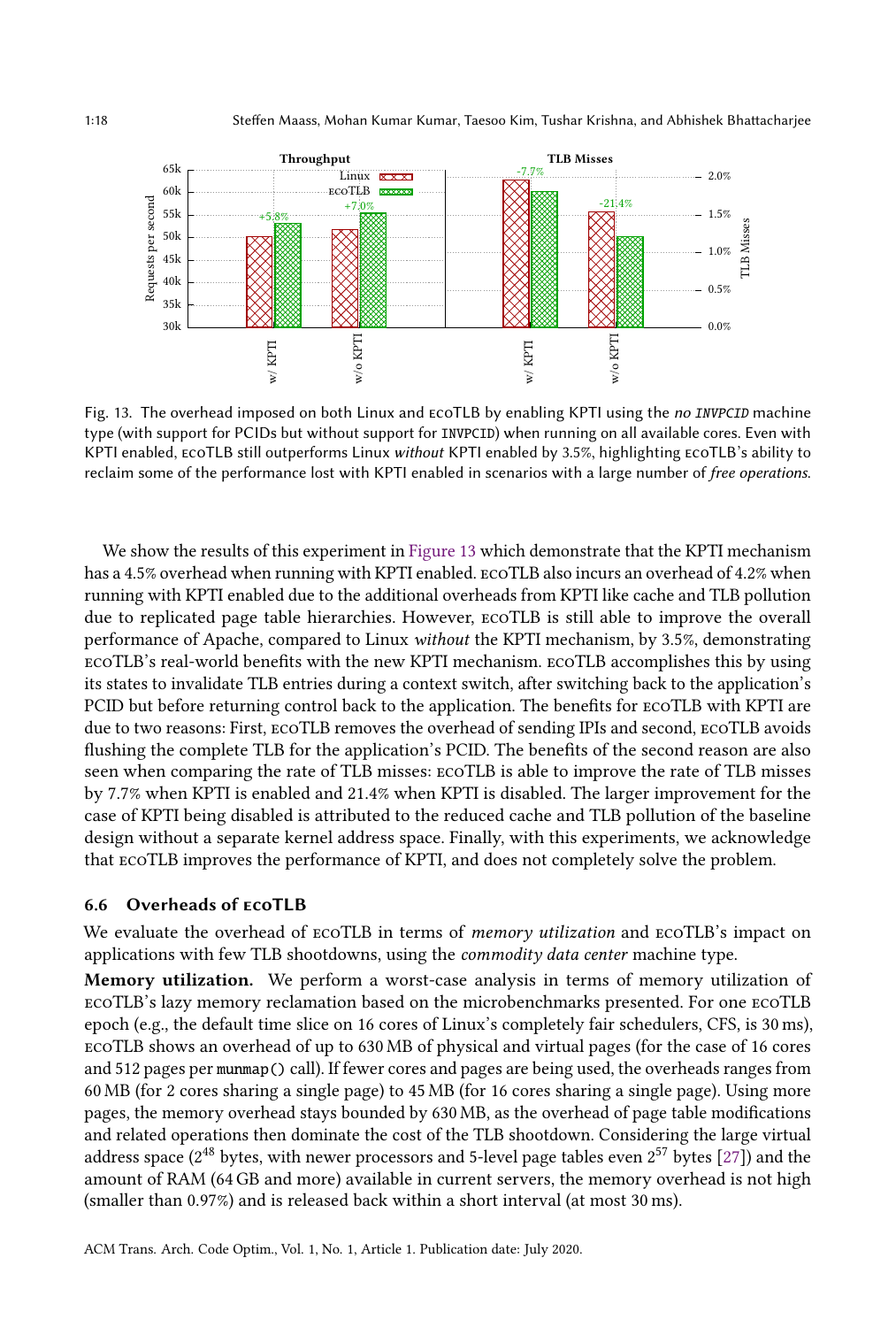<span id="page-18-0"></span>

Fig. 14. The overhead of running ECOTLB is less than 1%, using the commodity data center machine type with 16 cores with a subset of PARSEC applications that show low number of TLB shootdowns due to added operations during a context switch.

Application overhead. We show the overhead for ecoTLB on a subset of PARSEC applications that perform very few TLB shootdowns in [Figure 14.](#page-18-0) ecoTLB shows overheads of less than 1% as a result of a larger number of context switches and thus a larger number of potential ecoTLB state sweeps. However, ecoTLB also improves the performance of a subset of these applications as a result of optimizing background system activity and allowing applications to benefit from faster unmapping and freeing of memory.

# 7 DISCUSSION AND LIMITATIONS

**ECOTLB supported operations.** For *free* operations, such as munmap() and madvise()<sup>[3](#page-18-1)</sup>, lazy memory reclamation enables an eventual TLB shootdown. Similarly, an eventual TLB shootdown is applicable to *migration* operations, such as page swapping using InFINISWAP, where page table entries can be unmapped lazily, enabling the eventual TLB shootdown. However, ecoTLB's lazy approach is not applicable to operations such as permission changes, ownership changes, and remap (mremap()), where page table changes should be synchronously applied to the entire system. ecoTLB supports common operations, such as free and page swap, and improves real-world applications such as Apache, Memcached, and Make.

Free operation semantics. ECOTLB changes the semantics of free operations (munmap() and madvise()) by not freeing the physical pages immediately. This changed behavior impacts applications that unmap a page to force a page fault (e.g., to detect use-after-frees). Nevertheless, these semantics are mainly used for debugging purposes [\[21\]](#page-21-16). To allow such applications to function correctly, ecoTLB could be selectively enabled by including a new flag in the API of free operations (e.g., munmap()) for existing OSes.

Huge page support. ecoTLB currently does not support transparent huge pages (THPs). However, ecoTLB's states could be extended with an additional flag to support an eventual TLB shootdown for THPs as well. In addition, Infiniswap already supports THPs as page swapping splits huge pages into 4 KB pages, thus, as a result, ecoTLB supports swapping THPs as well.

# 8 RELATED WORK

Hardware-based TLB shootdown. There have been a number of approaches to handle the problem of TLB cache coherence at the hardware layer [\[7,](#page-20-1) [10,](#page-20-8) [12,](#page-20-9) [42,](#page-22-1) [43,](#page-22-16) [48,](#page-22-2) [49,](#page-22-3) [51,](#page-22-4) [60,](#page-22-0) [62\]](#page-22-5). Several

<span id="page-18-1"></span><sup>3</sup> for the case of MADV\_DONTNEED and MADV\_FREE.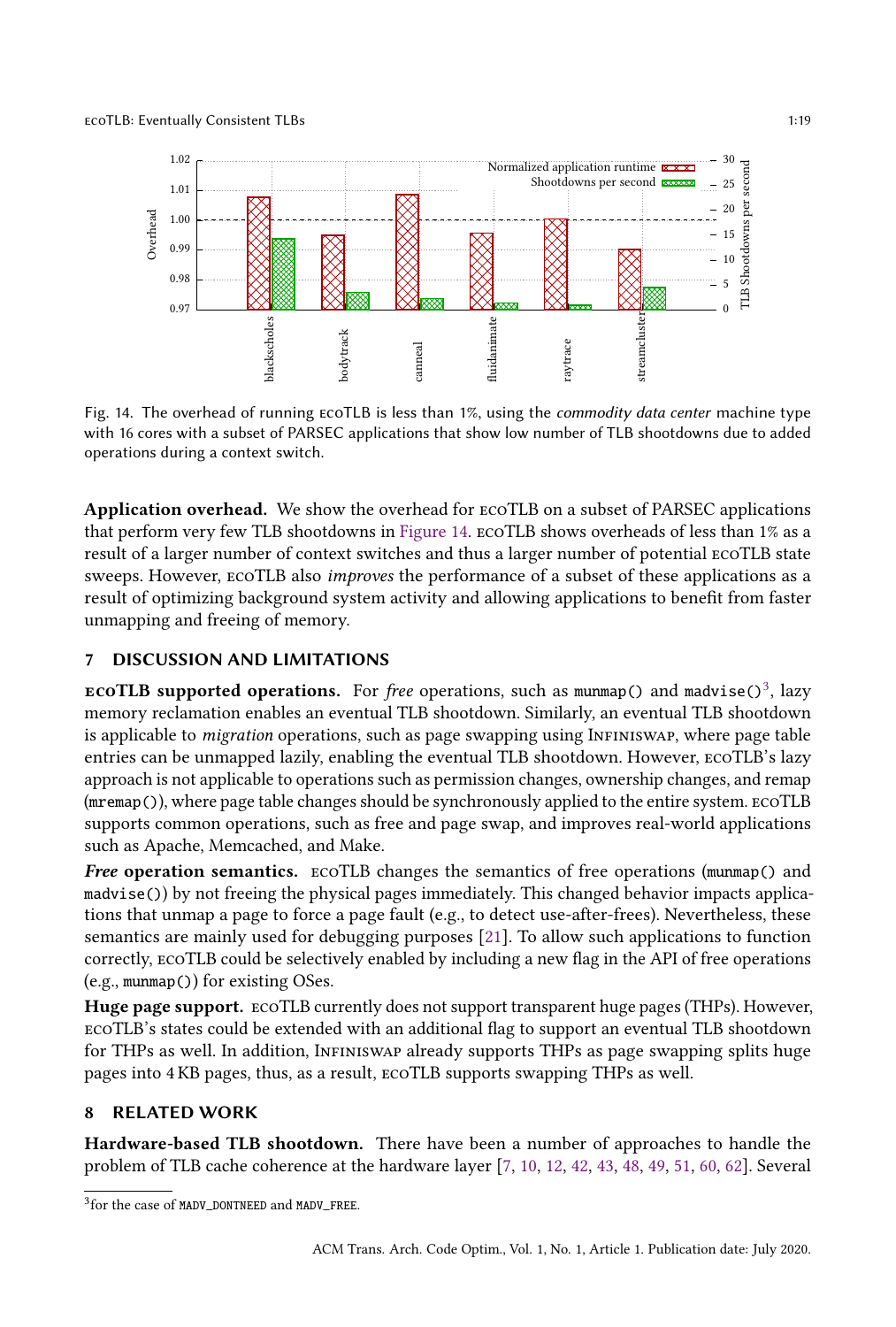of these hardware-based approaches attempt to squeeze performance using non-traditional TLB designs, such as multi-level TLB hierarchies. The alternate hardware designs may be possible using multi-level TLB hierarchies, similar to the data caches, where it may be beneficial to back latency-critical higher level L1/L2 TLBs with slower but considerably larger in-DRAM TLBs.

Hardware-based research approaches provide cache coherence to the TLB. UNITD [\[51\]](#page-22-4), a scalable hardware-based TLB coherence protocol, uses a bit on each TLB entry to store sharing information, thereby eliminating the use of IPIs. However, UNITD still resorts to broadcasts for invalidating shared mappings. Furthermore, UNITD adds a costly content-addressable memory (CAM) to each TLB to perform reverse address translations when checking whether a page translation is present in a specific TLB, thereby greatly increasing the TLB's power consumption. HATRIC [\[62\]](#page-22-5) is a hardware mechanism similar to UNITD and piggybacks translation coherence information using the existing cache coherence protocols.

DiDi [\[60\]](#page-22-0) employs a shared second-level TLB directory to track which core caches which PTE. This allows efficient TLB shootdowns, while DiDi also includes a dedicated per-core mechanism that provides support for invalidating TLB entries on remote cores without interrupting the instruction stream they execute, thereby eliminating costly IPIs. Similarly, other approaches provide microcode optimizations to handle IPIs without remote core interventions [\[42\]](#page-22-1). Though these approaches remove interrupts on remote cores, the wait time on the core initiating the TLB shootdown is not removed. Finally, these approaches require intrusive changes to the micro-architecture, which adds additional verification cost to ensure correctness.

Hardware-based approaches, however, are being adopted slowly by hardware vendors, likely due to increased verification cost as well as the potential bugs they introduce in TLB cache coherence [\[3,](#page-20-10) [19,](#page-21-17) [22,](#page-21-18) [37,](#page-21-19) [50,](#page-22-17) [53,](#page-22-18) [59\]](#page-22-19).

Software approaches. Similarly, there are a number of approaches in the operating system [\[1,](#page-20-0) [8,](#page-20-4) [11,](#page-20-5) [15,](#page-21-7) [17,](#page-21-8) [44,](#page-22-8) [54,](#page-22-9) [55,](#page-22-10) [57,](#page-22-11) [63\]](#page-23-1) to optimize TLB shootdowns. Barrelfish [\[11\]](#page-20-5), a research multi-kernel OS, uses message passing instead of IPIs to shoot down remote TLB entries. Thus, it eliminates the interrupt handling on remote cores. However, it still has to wait for the ACK from all remote cores participating in the shootdown. We note that Barrelfish thereby still takes a synchronous approach for TLB shootdowns. ABIS [\[1\]](#page-20-0), a recent state-of-the-art research prototype based on Linux, uses page table access bits to reduce the number of IPIs sent to remote cores by tracking the set of CPUs sharing a page, which can be complementary to Latr. However, the operations in ABIS to track page sharing introduce additional overheads. In addition, research approaches propose further optimizations for the synchronous TLB shootdown mechanism in Linux kernel [\[2\]](#page-20-11). However, none of them eliminate the synchronous TLB shootdown overhead. The Corey OS [\[16\]](#page-21-20) avoids TLB shootdowns of private PTEs by requiring the user applications to explicitly define shared and private pages. Finally, LATR [\[31\]](#page-21-0) proposes a lazy mechanism to eliminate the overheads due to a synchronous TLB shootdown. However, LATR's design is not easily applicable to the current setting of tagged TLBs with PCIDs. ecoTLB bridges this shortcoming while also providing a solution for the emerging setting of next-generation data centers with swapping in disaggregated memory using RDMA.

Other TLB-related optimizations. SLL TLBs introduced a shared last-level TLB [\[14,](#page-21-21) [36\]](#page-21-22), and showed the benefits of using such a TLB. However, their design still relies on IPI-based coherency transactions which is an expensive operation [\(§2\)](#page-2-1). In addition, research approaches showed that TLB misses are predictable and that inter-core TLB cooperation and prefetching mechanisms can be applied to improve TLB performance [\[46,](#page-22-20) [56,](#page-22-21) [61\]](#page-22-22). However, this implies that a TLB shootdown must also invalidate mappings in the TLB prefetch buffers which incurs additional overhead to the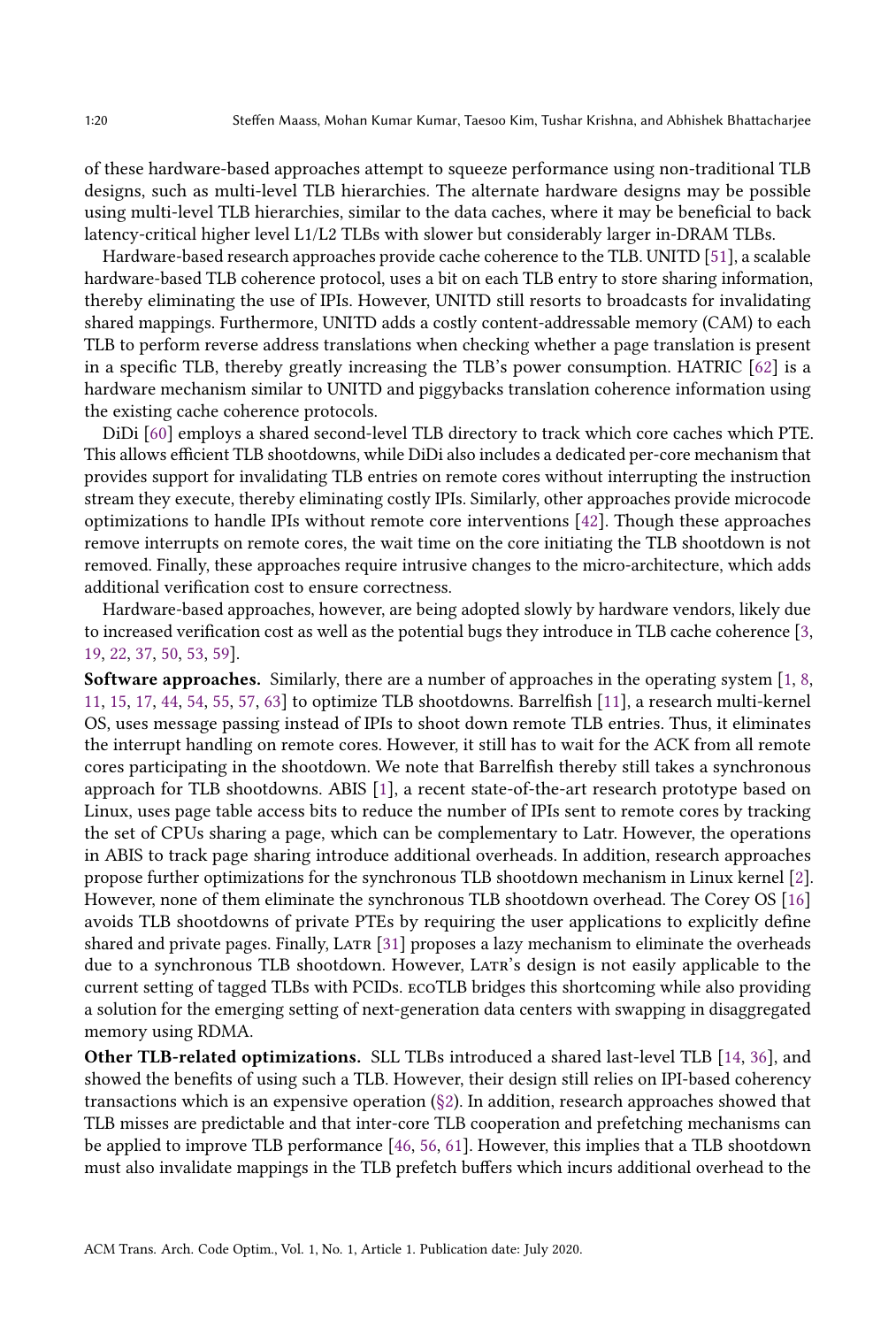expensive TLB shootdown operation. In addition, other approaches are aimed at mainly improving TLB misses which is orthogonal to the TLB shootdown problem [\[13,](#page-20-12) [20,](#page-21-23) [29,](#page-21-24) [45\]](#page-22-23).

#### 9 CONCLUSION

We present ecoTLB, a software-based eventual TLB coherence scheme for improving the performance of emerging, disaggregated data centers while being readily implementable in modern OSes that use ASIDs, for free operations. We demonstrate that ecoTLB's eventual TLB coherence scheme plays an important role in emerging, disaggregated data centers: ecoTLB demonstrates the overhead of the existing TLB coherence scheme with fast I/O devices using RDMA, and provides an eventual coherence scheme for page swapping which can play a critical role in next-generation data centers that use disaggregated memory. Additionally, ecoTLB's TLB coherence scheme plays a significant role to improve the performance of security features, such as kernel page table isolation, in the Linux kernel. Finally, we show that ecoTLB reduces the cost of munmap() by up to 59.1% on multi-socket machines while improving the throughput and 99th percentile tail latency of Memcached with Infiniswap by up to 13.5% and 70.8%, respectively, when they are run in a prototype for future, disaggregated data centers.

#### 10 ACKNOWLEDGMENT

We thank the anonymous reviewers for their helpful feedback. This research was supported, in part, by the NSF awards 1253700, 1916817, 1337147, CNS-1749711, and ETRI IITP/KEIT[2014-3-00035].

#### REFERENCES

- <span id="page-20-0"></span>[1] N. Amit. Optimizing the TLB Shootdown Algorithm with Page Access Tracking. In Proceedings of the 2017 USENIX Annual Technical Conference (ATC), pages 27–39, Santa Clara, CA, July 2017.
- <span id="page-20-11"></span>[2] N. Amit, A. Tai, and M. Wei. Don't shoot down TLB shootdowns! In Proceedings of the 15th European Conference on Computer Systems (EuroSys), pages 1–14, Heraklion, Greece, Apr. 2020.
- <span id="page-20-10"></span>[3] L. Anaczkowski. Linux VM workaround for Knights Landing A/D leak, 2016. [https://lkml.org/lkml/2016/6/14/505.](https://lkml.org/lkml/2016/6/14/505)
- <span id="page-20-2"></span>[4] R. Arimilli, G. Guthrie, and K. Livingston. Multiprocessor system supporting multiple outstanding TLBI operations per partition, Oct. 2004. URL [https://www.google.com/patents/US20040215898.](https://www.google.com/patents/US20040215898) US Patent App. 10/425,425.
- <span id="page-20-3"></span>[5] ARM. ARM Compiler Reference Guide: TLBI, 2014. [http://infocenter.arm.com/help/index.jsp?topic=/com.arm.doc.](http://infocenter.arm.com/help/index.jsp?topic=/com.arm.doc.dui0802b/TLBI_SYS.html) [dui0802b/TLBI\\_SYS.html.](http://infocenter.arm.com/help/index.jsp?topic=/com.arm.doc.dui0802b/TLBI_SYS.html)
- <span id="page-20-6"></span>[6] B. Atikoglu, Y. Xu, E. Frachtenberg, S. Jiang, and M. Paleczny. Workload Analysis of a Large-scale Key-value Store. In Proceedings of the 12th ACM International Conference on Measurement and Modeling of Computer Systems (SIGMETRICS), pages 53–64, London, UK, June 2012.
- <span id="page-20-1"></span>[7] A. Awad, A. Basu, S. Blagodurov, Y. Solihin, and G. H. Loh. Avoiding TLB Shootdowns through Self-invalidating TLB Entries. In Proceedings of the 26th International Conference on Parallel Architectures and Compilation Techniques (PACT), pages 273–287, Portland, OR, Sept. 2017.
- <span id="page-20-4"></span>[8] R. Balan and K. Gollhard. A Scalable Implementation of Virtual Memory HAT Layer for Shared Memory Multiprocessor Machine. In Proceedings of the Summer 1992 USENIX Annual Technical Conference (ATC), pages 107–115, San Antonio, TX, June 1992.
- <span id="page-20-7"></span>[9] L. Barroso, M. Marty, D. Patterson, and P. Ranganathan. Attack of the Killer Microseconds. Communications of the ACM, 60(4):48–54, Mar. 2017.
- <span id="page-20-8"></span>[10] T. Baruah, Y. Sun, A. T. Dinçer, S. A. Mojumder, J. L. Abellán, Y. Ukidave, A. Joshi, N. Rubin, J. Kim, and D. Kaeli. Griffin: Hardware-Software Support for Efficient Page Migration in Multi-GPU Systems. In Proceedings of the 26th IEEE Symposium on High Performance Computer Architecture (HPCA), pages 596–609, San Diego, CA, Feb. 2020.
- <span id="page-20-5"></span>[11] A. Baumann, P. Barham, P.-E. Dagand, T. Harris, R. Isaacs, S. Peter, T. Roscoe, A. Schüpbach, and A. Singhania. The Multikernel: A New OS Architecture for Scalable Multicore Systems. In Proceedings of the 22nd ACM Symposium on Operating Systems Principles (SOSP), pages 29–44, Big Sky, MT, Oct. 2009.
- <span id="page-20-9"></span>[12] S. Bharadwaj, G. Cox, T. Krishna, and A. Bhattacharjee. Scalable Distributed Last-Level TLBs Using Low-Latency Interconnects. In Proceedings of the 51st Annual IEEE/ACM International Symposium on Microarchitecture (MICRO), pages 271–284, Fukuoka, Japan, Oct. 2018.
- <span id="page-20-12"></span>[13] A. Bhattacharjee. Translation-Triggered Prefetching. In Proceedings of the 22nd ACM International Conference on Architectural Support for Programming Languages and Operating Systems (ASPLOS), pages 63–76, Xi'an, China, Apr.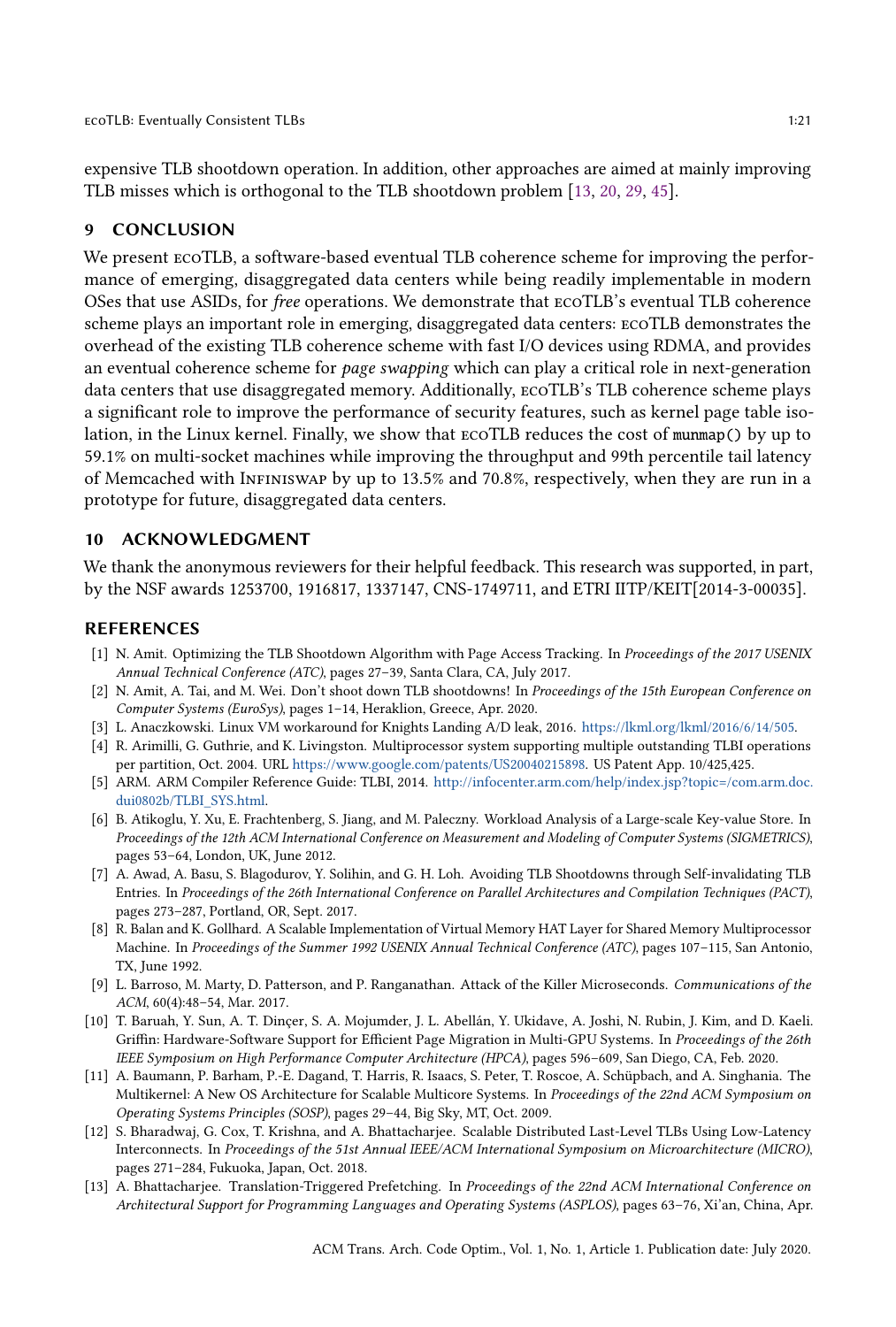2017.

- <span id="page-21-21"></span>[14] A. Bhattacharjee, D. Lustig, and M. Martonosi. Shared Last-Level TLBs for Chip Multiprocessors. In Proceedings of the 17th IEEE Symposium on High Performance Computer Architecture (HPCA), pages 62–73, San Antonio, TX, Feb. 2011.
- <span id="page-21-7"></span>[15] D. L. Black, R. F. Rashid, D. B. Golub, C. R. Hill, and R. V. Baron. Translation Lookaside Buffer Consistency: A Software Approach. In Proceedings of the 3rd ACM International Conference on Architectural Support for Programming Languages and Operating Systems (ASPLOS), pages 113–122, Boston, MA, Apr. 1989.
- <span id="page-21-20"></span>[16] S. Boyd-Wickizer, H. Chen, R. Chen, Y. Mao, F. Kaashoek, R. Morris, A. Pesterev, L. Stein, M. Wu, Y. Dai, Y. Zhang, and Z. Zhang. Corey: An Operating System for Many Cores. In Proceedings of the 8th USENIX Symposium on Operating Systems Design and Implementation (OSDI), pages 43–57, San Diego, CA, Dec. 2008.
- <span id="page-21-8"></span>[17] A. T. Clements, M. F. Kaashoek, and N. Zeldovich. RadixVM: Scalable Address Spaces for Multithreaded Applications. In Proceedings of the 8th European Conference on Computer Systems (EuroSys), pages 211–224, Prague, Czech Republic, Apr. 2013.
- <span id="page-21-4"></span>[18] J. Corbet. The current state of kernel page-table isolation, 2017. [https://lwn.net/Articles/741878/.](https://lwn.net/Articles/741878/)
- <span id="page-21-17"></span>[19] C. Covington. arm64: Work around Falkor erratum 1003, 2016. [https://lkml.org/lkml/2016/12/29/267.](https://lkml.org/lkml/2016/12/29/267)
- <span id="page-21-23"></span>[20] G. Cox and A. Bhattacharjee. Efficient Address Translation for Architectures with Multiple Page Sizes. In Proceedings of the 22nd ACM International Conference on Architectural Support for Programming Languages and Operating Systems (ASPLOS), pages 435–448, Xi'an, China, Apr. 2017.
- <span id="page-21-16"></span>[21] T. H. Dang, P. Maniatis, and D. Wagner. Oscar: A Practical Page-Permissions-Based Scheme for Thwarting Dangling Pointers. In Proceedings of the 26th USENIX Security Symposium (Security), pages 815–832, Vancouver, BC, Aug. 2017.
- <span id="page-21-18"></span>[22] L. K. D. Database. CONFIG\_ARM\_ERRATA\_720789, 2017. [http://cateee.net/lkddb/web-lkddb/ARM\\_ERRATA\\_720789.](http://cateee.net/lkddb/web-lkddb/ARM_ERRATA_720789.html) [html.](http://cateee.net/lkddb/web-lkddb/ARM_ERRATA_720789.html)
- <span id="page-21-2"></span>[23] P. X. Gao, A. Narayan, S. Karandikar, J. Carreira, S. Han, R. Agarwal, S. Ratnasamy, and S. Shenker. Network Requirements for Resource Disaggregation. In Proceedings of the 12th USENIX Symposium on Operating Systems Design and Implementation (OSDI), pages 249–264, Savannah, GA, Nov. 2016.
- <span id="page-21-11"></span>[24] W. Glozer. wrk - a HTTP benchmarking tool, 2015. [https://github.com/wg/wrk.](https://github.com/wg/wrk)
- <span id="page-21-6"></span>[25] Google. CPU Platforms, 2018. [https://cloud.google.com/compute/docs/cpu-platforms.](https://cloud.google.com/compute/docs/cpu-platforms)
- <span id="page-21-9"></span>[26] Intel. Multiprocessor Specification, 1997.
- <span id="page-21-15"></span>[27] Intel. 5-Level Paging and 5-Level EPT, 2017. [https://software.intel.com/sites/default/files/managed/2b/80/5-level\\_](https://software.intel.com/sites/default/files/managed/2b/80/5-level_paging_white_paper.pdf) [paging\\_white\\_paper.pdf.](https://software.intel.com/sites/default/files/managed/2b/80/5-level_paging_white_paper.pdf)
- <span id="page-21-1"></span>[28] G. Juncheng, L. Youngmoon, Z. Yiwen, C. Mosharaf, and S. Kang. Efficient Memory Disaggregation with Infiniswap. In Proceedings of the 14th USENIX Symposium on Networked Systems Design and Implementation (NSDI), Boston, MA, Apr. 2017.
- <span id="page-21-24"></span>[29] V. Karakostas, J. Gandhi, A. Cristal, M. D. Hill, K. S. McKinley, M. Nemirovsky, M. M. Swift, and O. S. Ünsal. Energy-Efficient Address Translation. In Proceedings of the 22nd IEEE Symposium on High Performance Computer Architecture (HPCA), pages 631–643, Barcelona, Spain, Mar. 2016.
- <span id="page-21-3"></span>[30] A. Klimovic, C. Kozyrakis, E. Thereska, B. John, and S. Kumar. Flash Storage Disaggregation. In Proceedings of the 11th European Conference on Computer Systems (EuroSys), pages 29:1–29:15, London, UK, Apr. 2016.
- <span id="page-21-0"></span>[31] M. Kumar, S. Maass, S. Kashyap, J. Veselý, Z. Yan, T. Kim, A. Bhattacharjee, and T. Krishna. LATR: Lazy Translation Coherence. In Proceedings of the 23rd ACM International Conference on Architectural Support for Programming Languages and Operating Systems (ASPLOS), pages 651–664, Williamsburg, VA, Mar. 2018.
- <span id="page-21-14"></span>[32] H. Kwak, C. Lee, H. Park, and S. Moon. What is Twitter, a Social Network or a News Media? In Proceedings of the 19th International World Wide Web Conference (WWW), pages 591–600, Raleigh, NC, Apr. 2010.
- <span id="page-21-10"></span>[33] Y. Kwon, H. Yu, S. Peter, C. J. Rossbach, and E. Witchel. Coordinated and Efficient Huge Page Management with Ingens. In Proceedings of the 12th USENIX Symposium on Operating Systems Design and Implementation (OSDI), pages 705–721, Savannah, GA, Nov. 2016.
- <span id="page-21-12"></span>[34] J. Leverich. Mutilate: High-performance memcached load generator, 2017. [https://github.com/leverich/mutilate.](https://github.com/leverich/mutilate)
- <span id="page-21-5"></span>[35] M. Lipp, M. Schwarz, D. Gruss, T. Prescher, W. Haas, S. Mangard, P. Kocher, D. Genkin, Y. Yarom, and M. Hamburg. Meltdown. ArXiv e-prints, Jan. 2018.
- <span id="page-21-22"></span>[36] D. Lustig, A. Bhattacharjee, and M. Martonosi. TLB Improvements for Chip Multiprocessors: Inter-Core Cooperative Prefetchers and Shared Last-Level TLBs. ACM Transactions on Architecture and Code Optimization (TACO), 10(1): 2:1–2:38, Apr. 2013.
- <span id="page-21-19"></span>[37] D. Lustig, G. Sethi, M. Martonosi, and A. Bhattacharjee. COATCheck: Verifying Memory Ordering at the Hardware-OS Interface. In Proceedings of the 21st ACM International Conference on Architectural Support for Programming Languages and Operating Systems (ASPLOS), pages 233–247, Atlanta, GA, Apr. 2016.
- <span id="page-21-13"></span>[38] S. Maass, C. Min, S. Kashyap, W. Kang, M. Kumar, and T. Kim. Mosaic: Processing a Trillion-Edge Graph on a Single Machine. In Proceedings of the 12th European Conference on Computer Systems (EuroSys), pages 527–543, Belgrade, SR, Apr. 2017.

ACM Trans. Arch. Code Optim., Vol. 1, No. 1, Article 1. Publication date: July 2020.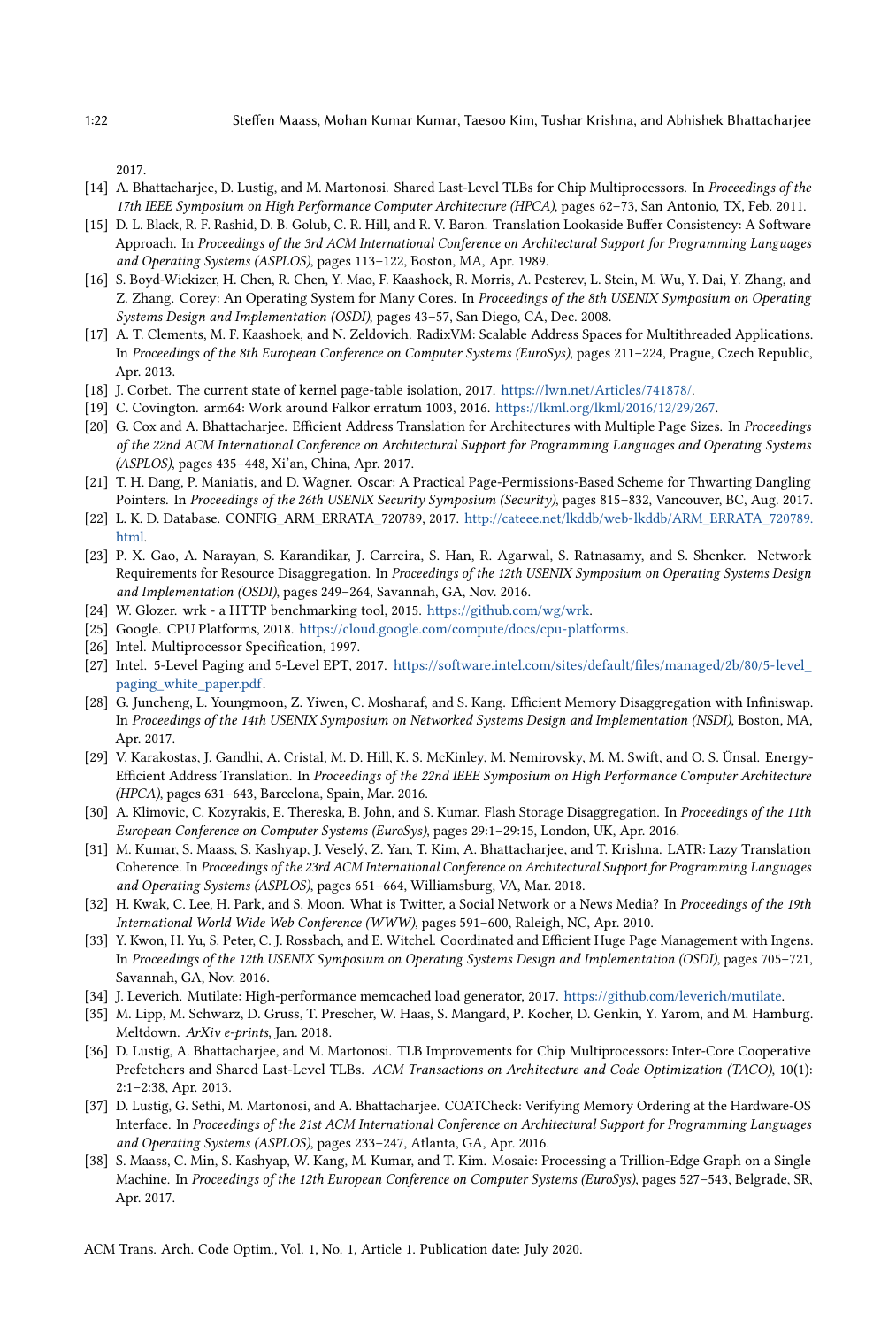- <span id="page-22-13"></span>[39] Mellanox. ConnectX-3 Single/Dual-Port Adapter with VPI, 2017. [http://www.mellanox.com/page/products\\_dyn?](http://www.mellanox.com/page/products_dyn?product_family=119&mtag=connectx_3_vpi) [product\\_family=119&mtag=connectx\\_3\\_vpi.](http://www.mellanox.com/page/products_dyn?product_family=119&mtag=connectx_3_vpi)
- <span id="page-22-14"></span>[40] Memcached. A high-performance, distributed memory object caching system, 2017. [http://memcached.org/.](http://memcached.org/)
- <span id="page-22-12"></span>[41] T. P. Morgan. AMD Disrupts The Two-Socket Server Status Quo, 2017. [https://www.nextplatform.com/2017/05/17/amd](https://www.nextplatform.com/2017/05/17/amd-disrupts-two-socket-server-status-quo/)[disrupts-two-socket-server-status-quo/.](https://www.nextplatform.com/2017/05/17/amd-disrupts-two-socket-server-status-quo/)
- <span id="page-22-1"></span>[42] M. Oskin and G. H. Loh. A Software-Managed Approach to Die-Stacked DRAM. In Proceedings of the 24th International Conference on Parallel Architectures and Compilation Techniques (PACT), pages 188–200, San Francisco, CA, Sept. 2015.
- <span id="page-22-16"></span>[43] C. H. Park, S. Cha, B. Kim, Y. Kwon, D. Black-Schaffer, and J. Huh. Perforated Page: Supporting Fragmented Memory Allocation for Large Pages. In Proceedings of the 47th ACM/IEEE International Symposium on Computer Architecture (ISCA), pages 913–925, Valencia, Spain, May 2020.
- <span id="page-22-8"></span>[44] J. K. Peacock, S. Saxena, D. Thomas, F. Yang, and W. Yu. Experiences from Multithreading System V Release 4. In Proceedings of the Symposium on Experiences with Distributed and Multiprocessor Systems, SEDMS III, pages 77–91, 1992.
- <span id="page-22-23"></span>[45] B. Pham, V. Vaidyanathan, A. Jaleel, and A. Bhattacharjee. CoLT: Coalesced Large-Reach TLBs. In Proceedings of the 45th Annual IEEE/ACM International Symposium on Microarchitecture (MICRO), pages 258–269, Vancouver, Canada, Dec. 2012.
- <span id="page-22-20"></span>[46] B. Pham, A. Bhattacharjee, Y. Eckert, and G. H. Loh. Increasing TLB Reach by Exploiting Clustering in Page Translations. In Proceedings of the 20th IEEE Symposium on High Performance Computer Architecture (HPCA), pages 558–567, Orlando, FL, Feb. 2014.
- <span id="page-22-6"></span>[47] B. Pham, D. Hower, A. Bhattacharjee, and T. Cain. TLB Shootdown Mitigation for Low-Power, Many-Core Servers with L1 Virtual Caches. IEEE Computer Architecture Letters, PP(99), June 2017.
- <span id="page-22-2"></span>[48] B. Pichai, L. Hsu, and A. Bhattacharjee. Architectural Support for Address Translation on GPUs: Designing Memory Management Units for CPU/GPUs with Unified Address Spaces. In Proceedings of the 19th ACM International Conference on Architectural Support for Programming Languages and Operating Systems (ASPLOS), pages 743–758, Salt Lake City, UT, Mar. 2014.
- <span id="page-22-3"></span>[49] J. Power, M. D. Hill, and D. A. Wood. Supporting x86-64 Address Translation for 100s of GPU Lanes. In Proceedings of the 20th IEEE Symposium on High Performance Computer Architecture (HPCA), pages 568–578, Orlando, FL, Feb. 2014.
- <span id="page-22-17"></span>[50] B. F. Romanescu, A. R. Lebeck, and D. J. Sorin. Specifying and Dynamically Verifying Address Translation-aware Memory Consistency. In Proceedings of the 15th ACM International Conference on Architectural Support for Programming Languages and Operating Systems (ASPLOS), pages 323–334, Pittsburgh, PA, Mar. 2010.
- <span id="page-22-4"></span>[51] B. F. Romanescu, A. R. Lebeck, D. J. Sorin, and A. Bracy. UNified Instruction/Translation/Data (UNITD) Coherence: One Protocol to Rule Them All. In Proceedings of the 16th IEEE Symposium on High Performance Computer Architecture (HPCA), pages 1–12, Bangalore, India, Jan. 2010.
- <span id="page-22-15"></span>[52] ScyllaDB. Memcached Benchmark, 2015. [https://github.com/scylladb/seastar/wiki/Memcached-Benchmark.](https://github.com/scylladb/seastar/wiki/Memcached-Benchmark)
- <span id="page-22-18"></span>[53] A. L. Shimpi. AMD's B3 stepping Phenom previewed, TLB hardware fix tested., 2008. [http://www.anandtech.com/](http://www.anandtech.com/show/2477/2) [show/2477/2.](http://www.anandtech.com/show/2477/2)
- <span id="page-22-9"></span>[54] P. Teller. Translation-Lookaside Buffer Consistency. Computer, 23(6):26–36, June 1990.
- <span id="page-22-10"></span>[55] P. J. Teller, R. Kenner, and M. Snir. TLB Consistency on Highly-Parallel Shared-Memory Multiprocessors. In Proceedings of the 21st Annual Hawaii International Conference on System Sciences. Volume I: Architecture Track, volume 1, pages 184–193, 1988.
- <span id="page-22-21"></span>[56] S. R. Thomas Barr, Alan Cox. SpecTLB: a Mechanism for Speculative Address Translation. In Proceedings of the 38th ACM/IEEE International Symposium on Computer Architecture (ISCA), pages 307–318, San Jose, California, USA, June 2011.
- <span id="page-22-11"></span>[57] M. Y. Thompson, J. Barton, T. Jermoluk, and J. Wagner. Translation Lookaside Buffer Synchronization in a Multiprocessor System. In Proceedings of the Winter 1988 USENIX Annual Technical Conference (ATC), Dallas, TX, 1988.
- <span id="page-22-7"></span>[58] L. Torvalds. Linux Kernel, 2017. [https://github.com/torvalds/linux.](https://github.com/torvalds/linux)
- <span id="page-22-19"></span>[59] T. Valich. Intel explains the Core 2 CPU errata., 2007. [http://www.theinquirer.net/inquirer/news/1031406/intel-explains](http://www.theinquirer.net/inquirer/news/1031406/intel-explains-core-cpu-errata)[core-cpu-errata.](http://www.theinquirer.net/inquirer/news/1031406/intel-explains-core-cpu-errata)
- <span id="page-22-0"></span>[60] C. Villavieja, V. Karakostas, L. Vilanova, Y. Etsion, A. Ramirez, A. Mendelson, N. Navarro, A. Cristal, and O. S. Ünsal. DiDi: Mitigating the Performance Impact of TLB Shootdowns Using a Shared TLB Directory. In Proceedings of the 20th International Conference on Parallel Architectures and Compilation Techniques (PACT), pages 340–349, Galveston Island, TX, Oct. 2011.
- <span id="page-22-22"></span>[61] X. Wang, H. Liu, X. Liao, J. Chen, H. Jin, Y. Zhang, L. Zheng, B. He, and S. Jiang. Supporting Superpages and Lightweight Page Migration in Hybrid Memory Systems. ACM Transactions on Architecture and Code Optimization (TACO), 16(2): 11:1–11:26, Apr. 2019.
- <span id="page-22-5"></span>[62] Z. Yan, J. Veselý, G. Cox, and A. Bhattacharjee. Hardware Translation Coherence for Virtualized Systems. In Proceedings of the 44th ACM/IEEE International Symposium on Computer Architecture (ISCA), pages 430–443, Toronto, Canada, June 2017.